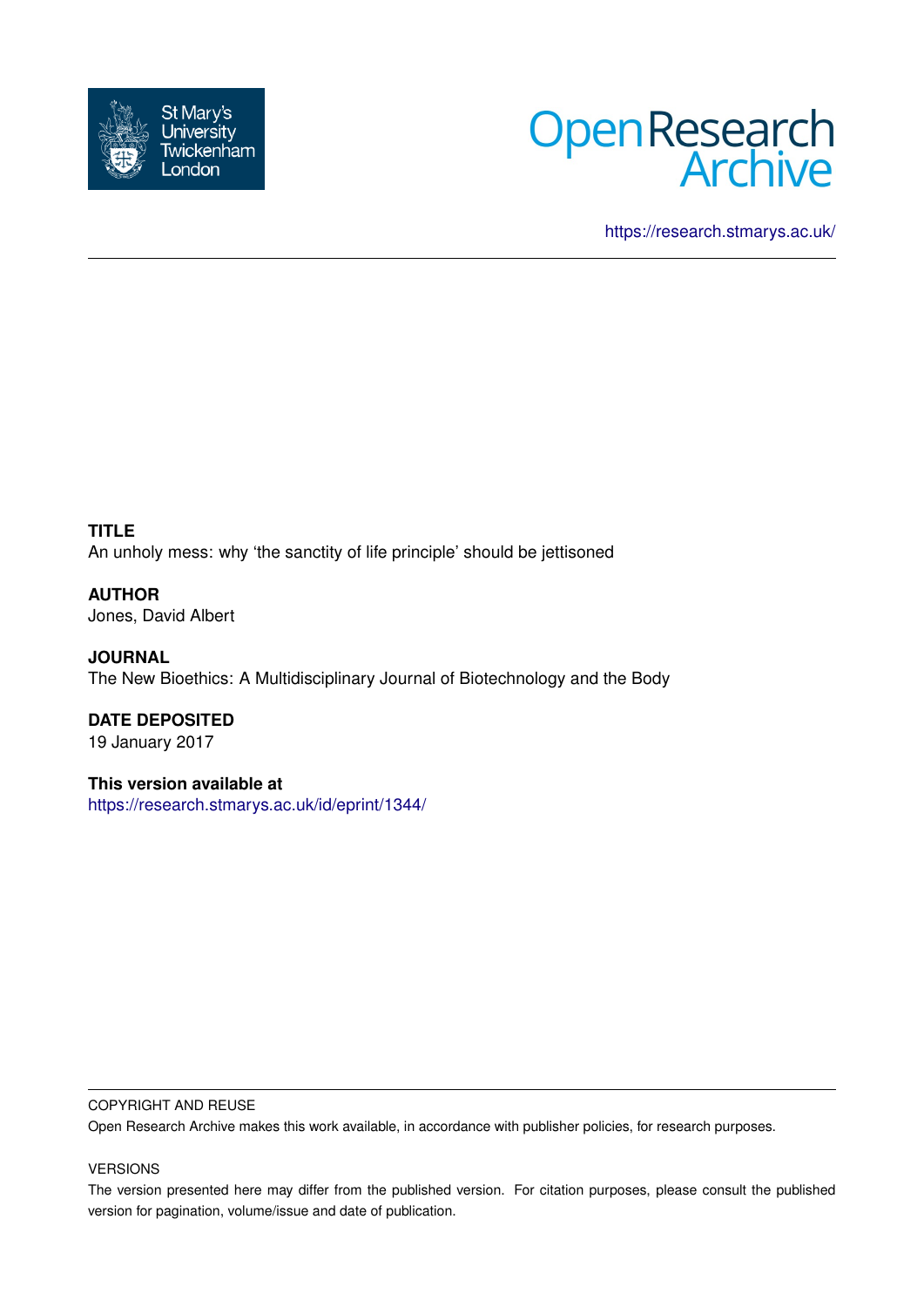### **An unholy mess: why 'the sanctity of life principle' should be jettisoned**

*The aim of this article is to present an account of an important element of medical ethics and law which is widely cited but is often confused. This element is most frequently referred to as 'the principle of the sanctity of life', and it is often assumed that this language has a religious provenance. However, the phrase is neither rooted in the traditions it purports to represent nor is it used consistently in contemporary discourse. Understood as the name of an established 'principle' the 'sanctity of life' is virtually an invention of the late twentieth century. The language came to prominence as the label of a position that was being rejected: it is the name of a caricature. Hence there is no locus classicus for a definition of the terms and different authors freely apply the term to divergent and contradictory positions. Appeal to this 'principle' thus serves only to perpetuate confusion. This language is best jettisoned in favour of clearer and more traditional ethical concepts.* 

### **Sanctity of life versus quality of life**

According to Stephen Smith 'there are two standard views about how we value life. They are called the Sanctity of Life position (SOL) and the Quality of Life position (QOL)' (Smith 2010, p. 102). The language of 'sanctity of life' is applied especially to the issues of abortion and euthanasia but also to other issues of life and death in healthcare, such as decisions to withdraw life-sustaining treatment. Smith associates the SOL view with John Keown (1997a, 2002, 2006) and John Finnis (1993) and QOL with Peter Singer (1994), John Harris (1995) and David Price (2001, 2007). This is indeed a 'standard account' and Smith is not to be criticised unduly for presenting it: a similar account is given by Jonathan Herring (2008, p. 464) and both are dependent on Keown (2002). Nevertheless, it should be noticed that both Keown and Finnis show some reticence about using the language of 'the sanctity of life'. Finnis, in the work cited by Smith (Finnis 1993), does not use the language of 'sanctity of life' at all and, while Keown uses it in reply to Price (Keown 2006), and elsewhere (Keown 1997b), he generally prefers the term 'inviolability of life' (2002, page 40).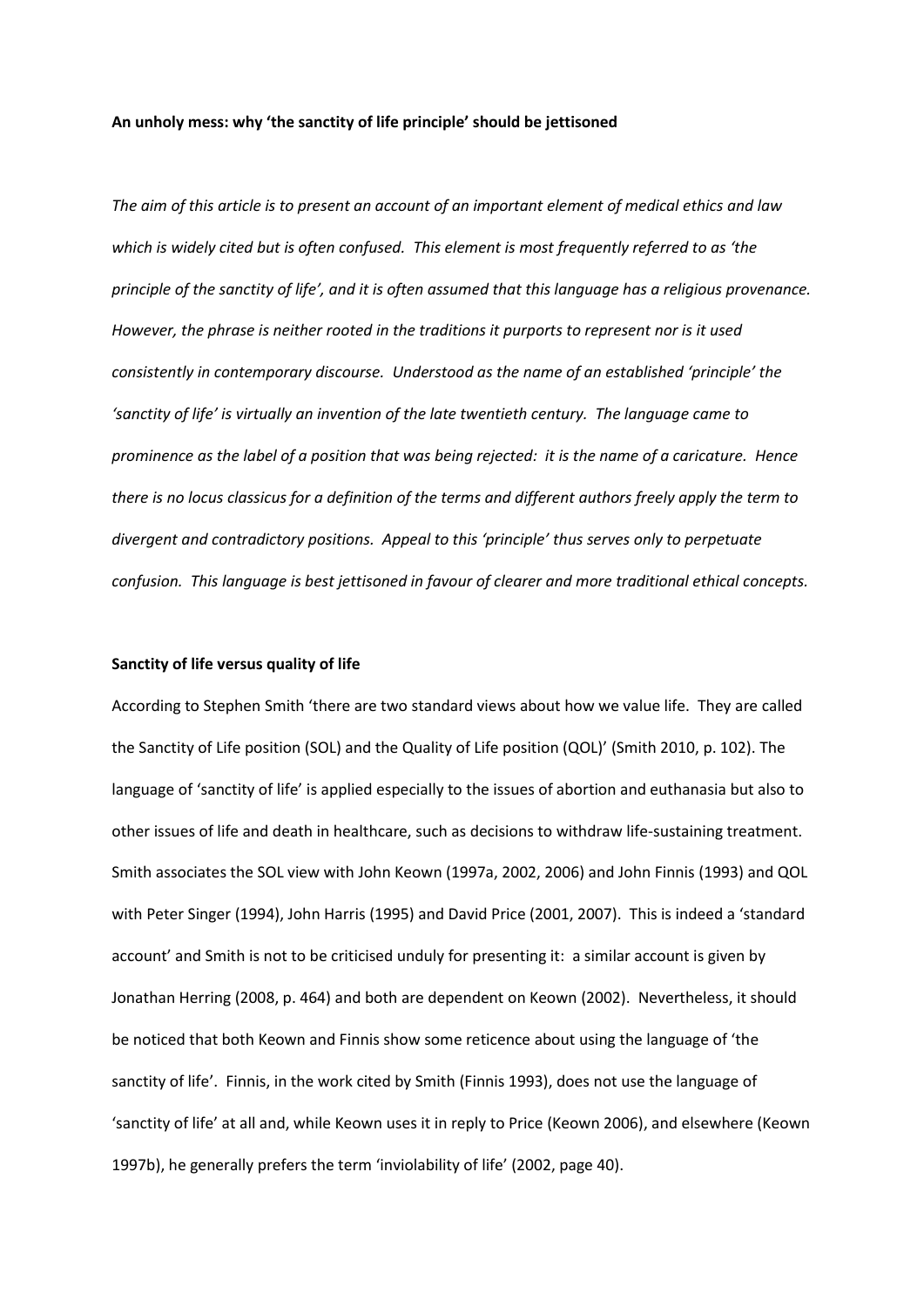### **The misleading impression of religious provenance**

It is frequently asserted that 'the sanctity of life principle clearly has religious origins' (Keyserlingk 1979, p.10 repeated verbatim, but without quotation marks, by Otlowski 1997, p. 213) or that the 'clearly religious connotations' (Kuhse 1981, page 74 citing Clouser 1973) of the terminology imply a religious provenance that is 'obvious from the vocabulary alone' (Bayertz 1996, page xiii). However, it is important to note that this language did not originate in the tradition that it purports to represent. Leon Kass points out that 'the phrase "sanctity of life" does not occur either in the Hebrew Bible or in the New Testament' (Kass 2002, p. 235 cited by Baranzke 2012, p. 299). Similarly Yoel Jakobovits expresses puzzlement at the use of the term 'sanctity of life' by Jewish scholars. For, while it has become common usage in recent years, the equivalent in Hebrew *kedushat hahaim* does not appear in early Jewish literature. Indeed, he says, the phrase 'has a foreign, almost Christian, ring to it' (Jakobovits, Tendler and Rosner 1994, p. 131).

It seems, however, that Jakobovitz is mistaken in attributing this phrase to Christian sources. According to Daniel Callahan, 'the phrase "the sanctity of life" is not a traditional religious concept. It has no fixed meaning and is not an official part of any church's doctrine' (Callahan 2001, p.16 cited by Gushee 2013, p. 28). Callahan's claim finds support from investigations by James Keenan (1996) who notes that term 'the sanctity of life' does not occur in any of the official teaching documents of the Catholic Church dealing with the subject of killing prior to the late twentieth century. Indeed, it was only in 1987 that a similar phrase was first used in this context. The document on assisted reproduction *Donum Vitae* includes the following passage:

'Human life is sacred because from its beginning it involves the creative action of God and it remains for ever in a special relationship with the Creator, who is its sole end. God alone is the Lord of life from its beginning until its end: no one can under any circumstance claim for himself the right directly to destroy an innocent human being.' (*Donum Vitae* intro. 5) This passage was subsequently quoted in the Catechism of the Catholic Church (§2258) and also in the encyclical of Pope John Paul II on the inviolable good of human life, *Evangelium Vitae* (§53). It is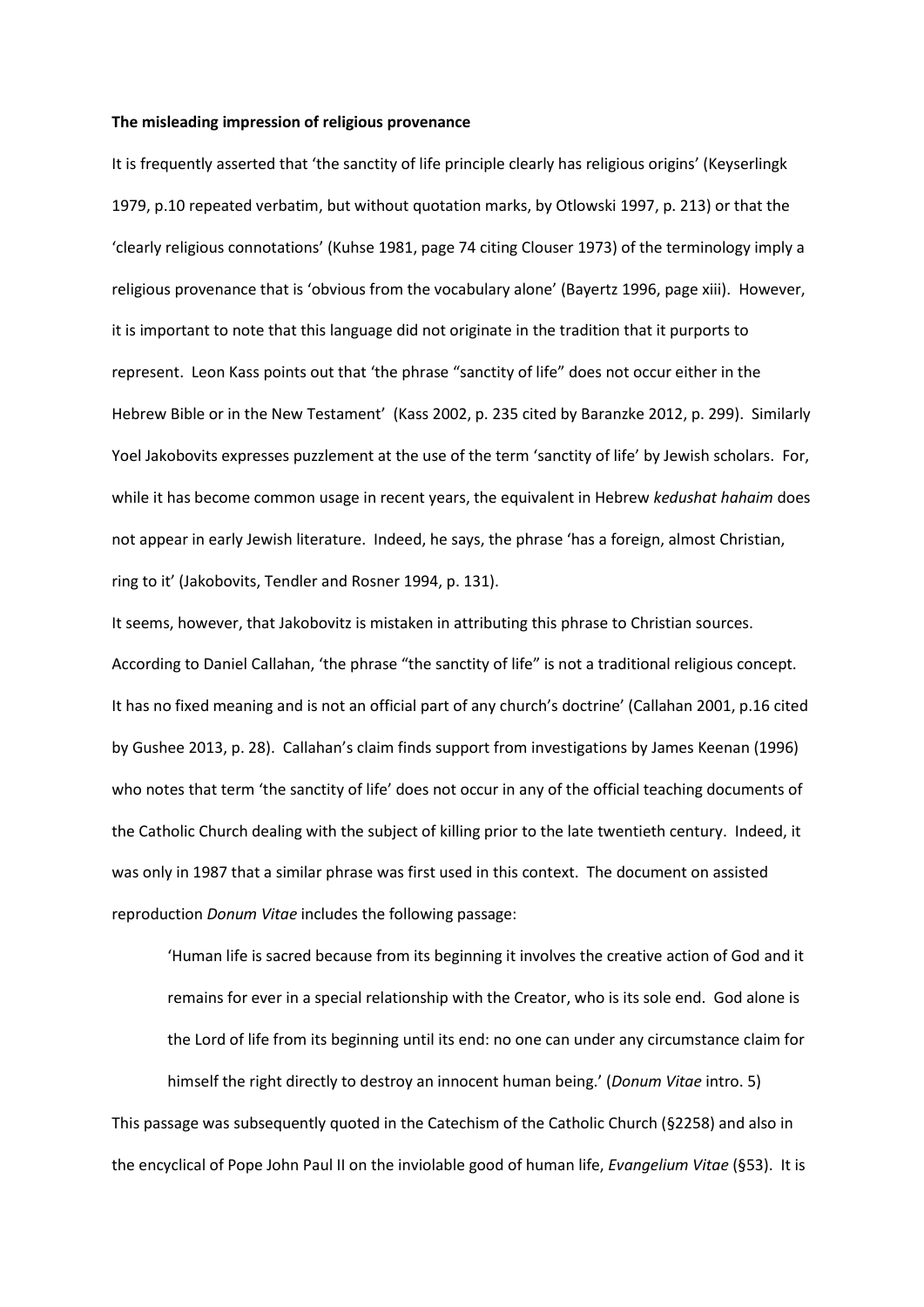only at this point, in 1995, that a pope invokes the idea of life being 'sacred' (*sacra*) as the basis for the moral prohibition on killing the innocent. It is true that *Evangelium Vitae* cites an earlier pope, Pope John XXIII, using very similar language in 1961.

'Human life is sacred—all men must recognize that fact. From its very inception it reveals the creating hand of God. Those who violate His laws not only offend the divine majesty and degrade themselves and humanity, they also sap the vitality of the political community of which they are members.' (*Mater et Magistra* §194)

This seems to anticipate the language of *Donum Vitae*. However closer examination shows that the idea that 'human life is sacred' was not being used in the 1961 document as an argument against killing. The context was rather a condemnation of those means of transmitting human life which failed to respect the sacred bond of marriage and which therefore disobeyed 'the all-holy, inviolable and immutable laws of God' (*Mater et Magistra* §193).

It may be noted that while *Donum Vitae* and John Paul II refer to life as 'sacred' (*sacra*), they do not speak of the 'sanctity' (*sanctitas)* of life and it may also be noted that even in these very recent documents the predominant language is not one of sacredness but of 'respect', 'inviolability' and the 'right to life'.

The recent provenance of this phrase has been demonstrated by George Khushf (1996) after an exhaustive literature survey covering 4,800 libraries including libraries of congress in 26 countries. He was only able to find two significant references to the use of this phrase in its modern sense prior to the twentieth century, and 'nearly all citations' were from after 1948. A distinct but related attempt by Andi Sullivan to find journal articles using the terms 'sanctity of (human) life', 'sacredness of (human) life' and 'human dignity'<sup>1</sup> also found no references before 1893 and only 239 citations

**.** 

<sup>&</sup>lt;sup>1</sup> Note that this search includes the term 'dignity' which is a distinct concept from 'sanctity' or 'sacredness' and this accounts for many citations especially during and after the second world war when 'human dignity' language was often invoked in opposition to Nazi ideology. The concept of human dignity is not the focus of the present article.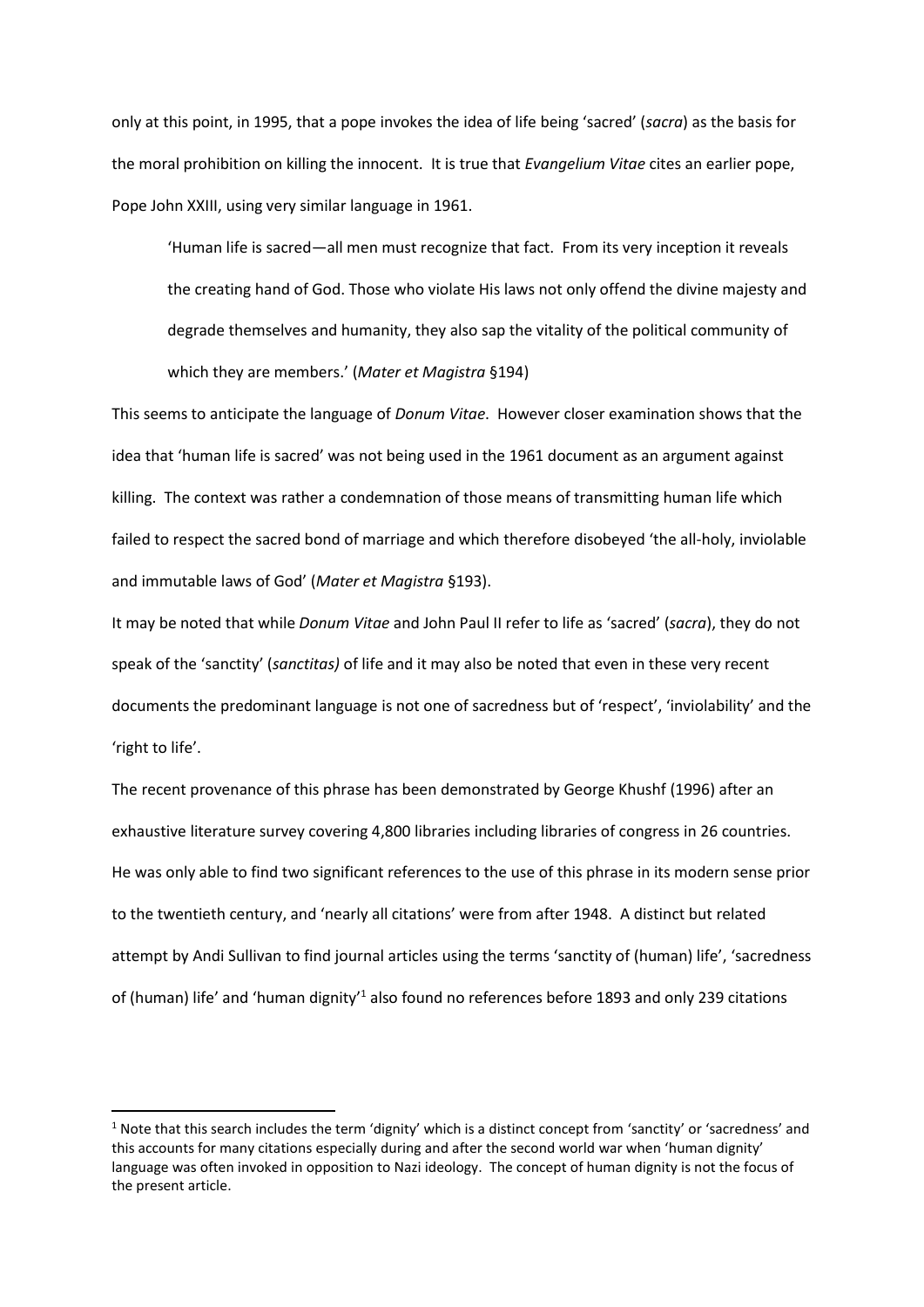before 1939 in comparison to 8,475 from 1940 to the present. Indeed, the great majority of references (6,467) were from 1970 onwards (Gushee 2013, p. 26).

### **Occasional references earlier in the tradition**

The language of the 'sanctity of human life' thus became prevalent among Christians only in the mid twentieth century, and indeed has entered into official church teaching only in the late twentieth century. In the course of this article I will suggest that this language emerged in reaction to moves in Western countries to legalise abortion and euthanasia and should be understood in this context. Nevertheless, it should be acknowledged that the terms 'sanctity', 'sacrosanctity', 'sacredness', 'reverence' or 'inviolability' were *sometimes* applied to human life prior to the twentieth century. A clear example can already be found in 1858:

'The life of this new human being is sacred, and no one but God himself either has or can have the least shadow of a right or liberty to take it away' (Tracey 1858, p. 109 cited by

Coope 2006, p. 65, see also examples cited by Gushee 2013, p. 26 and Khushf 1996). It is possible to find other similar quotations in this period but it is important to recognise that they are occasional and do not reflect a received linguistic usage or a distinct moral theory. The dominant strand of Catholic moral reflection on homicide begins with the Commandment 'thou shalt not kill' (Exodus 20.13, see for example Augustine *City of God* I.20, Thomas Aquinas *Summa Theologiae* 2a2ae q.64). This Commandment was sometimes explicated by reference to the dignity of human nature (*ST* 2a2ae q.64 art.2 ad 3) but not by reference to the sacredness or sanctity of human life. Neither the phrases 'life [is] sacred' (*sacra vita*) or 'sanctity of life' (*sanctitas vitae*) or their variants occur in the *Patrologia Latina* or in the works of Thomas Aquinas with the modern meaning. Rather, if used, such phrases refer to holiness of life, that is, to a person or a way of life that is holy.

David Gushee, in perhaps the most significant defence of the use of this language, acknowledges that mention of 'the sanctity of life' is not to be found 'in the classic creeds and confessions of the ancient church. It is not in the codes of canon law. It is not a phrase one finds in Augustine, Aquinas,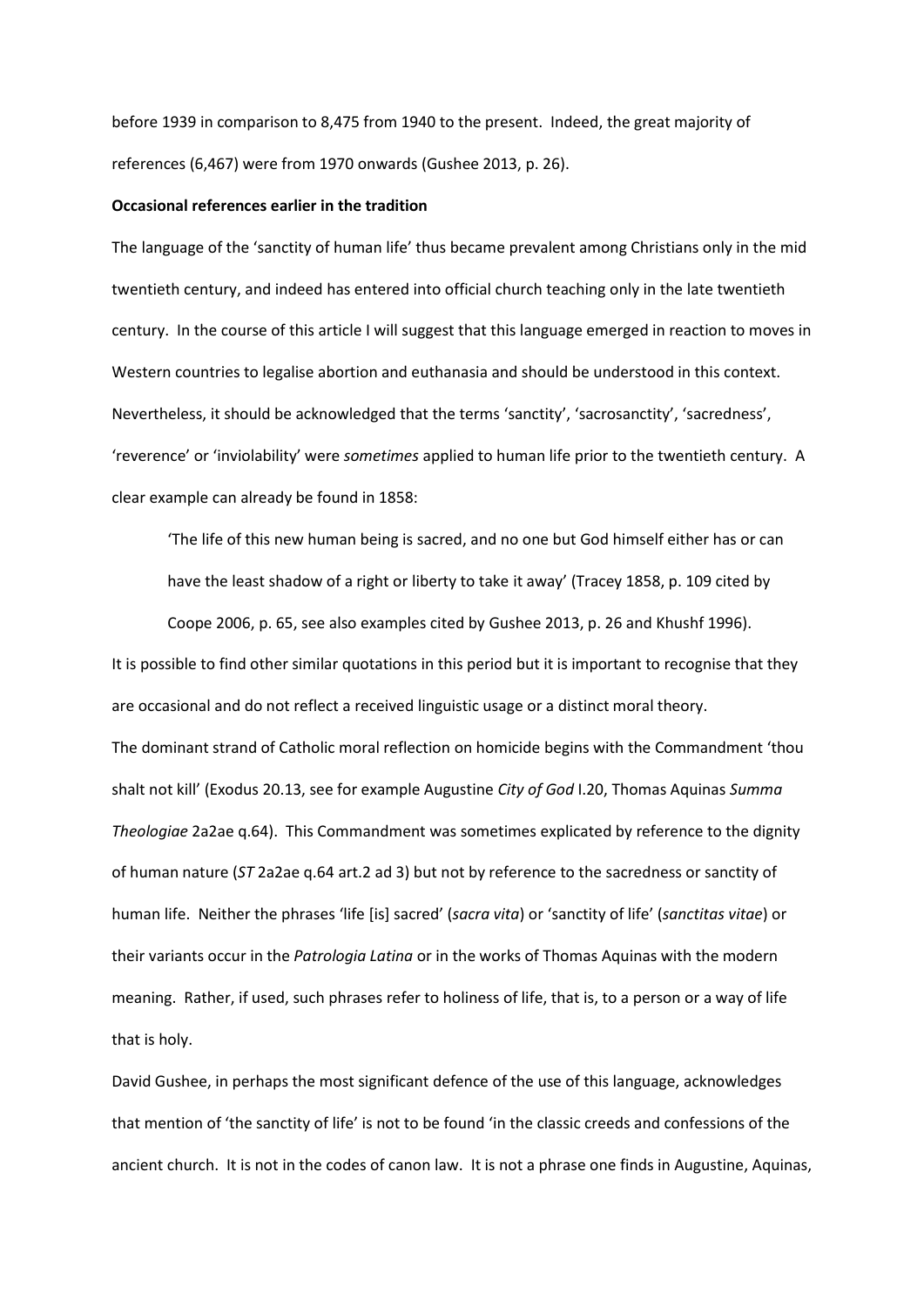Luther Calvin or Wesley' (Gushee 2013, p. 28). One might add that the phrase is also absent from the English common law tradition and has only come to be invoked in case law in the last few decades.

In relation to the early Christian writings, Gushee is only able to identify two quotations that appeal directly to the sacredness of human life. One of these, by Clement of Alexandria, he uses to open his discussion of the patristic sources:

'For think not that stones, and stocks and birds, and serpents are sacred things, and men are not; but, on the contrary, regard men as truly sacred, and take beasts and stones for what they are.' (*Exhortation against the heathen* chapter 10 cited by Gushee p. 116 and p. 129)

It should be noted, however, that this quotation is taken from a discussion of the worship of idols that are made of stone or wood and made in the shapes of birds and serpents. This passage is not used by Clement to explain or ground the prohibition against killing innocent human beings. Hence it provides no ancient Christian precedent for the modern usage of the term 'the sanctity of life'. The only patristic reference Gushee can find explicitly relating the sacredness of human life to the prohibition of homicide is from a work by Lactantius. The passage concerns warfare and judicial execution in which context Lactantius argues that 'it is always unlawful to put to death a man, whom God willed to be a *sacred animal*' (*Institutes* 6.20 cited by Gushee 2013, p. 128, emphasis by Gushee). This passage does indeed demonstrate that an early Christian writer could invoke the sacredness of human life as a reason for the prohibition against killing. However, what is most striking from a modern perspective is how rare such language is in the early church. This isolated example is the only patristic quotation relating the sacredness of human life to the prohibition on killing that Gushee provides in book of 461 pages devoted to the topic. Furthermore, while the writings of Lactantius had sufficient merit to be preserved down the centuries, he hardly ranks with Augustine or Jerome in the West, or with Basil or John Chrysostom in the East. Gushee claims that these two quotations, one from Clement and one from Lactantius, are 'among

the most important statements to be found anywhere in Christian history [on the sacredness of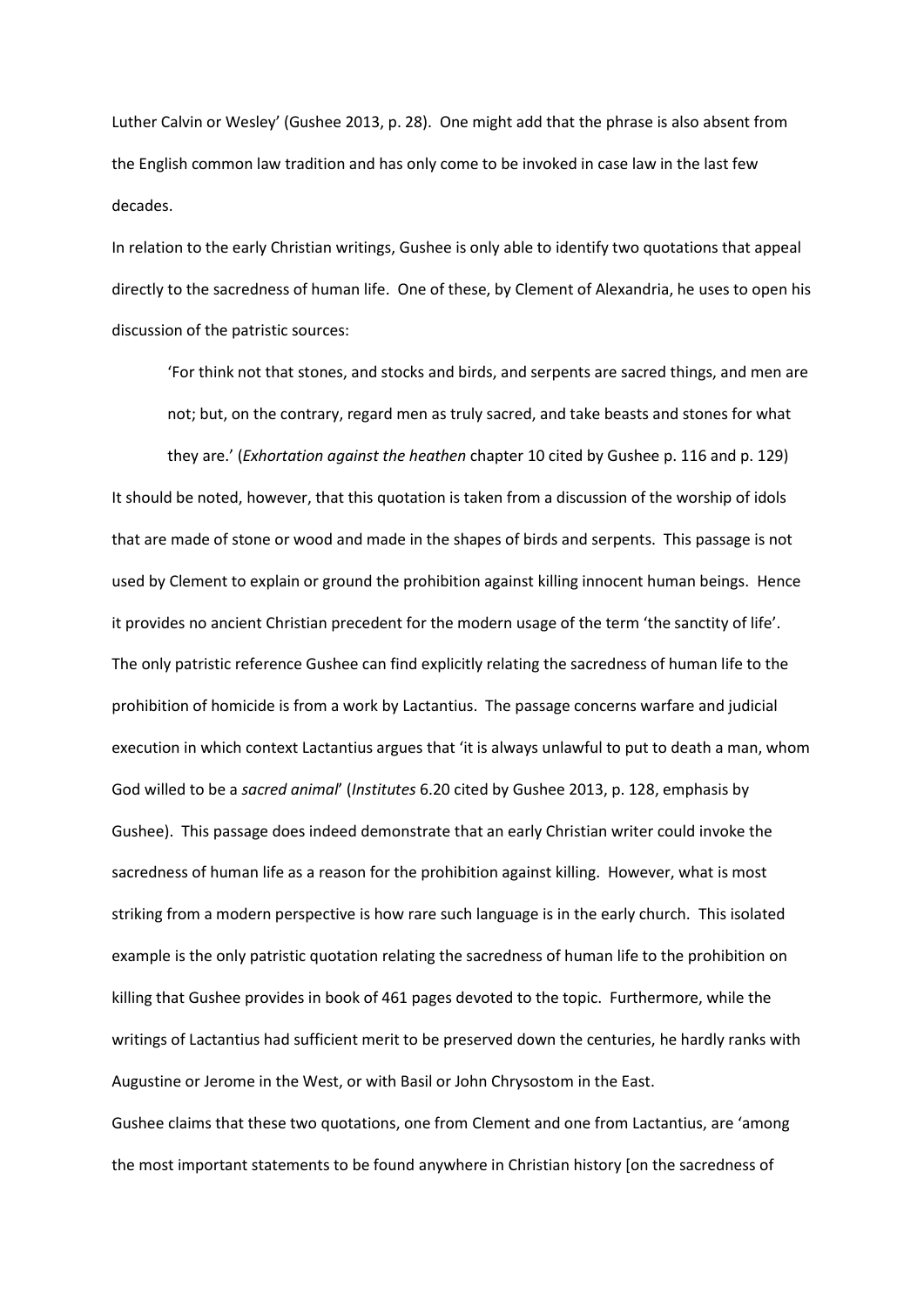human life]'. (Gushee 2013, p. 128). It should be noticed, however, that these passages were not recognised as 'important statements' in their own day. These passages were not quoted with any great frequency by later patristic or medieval writers and they played no role in the development of later Christian tradition on the ethics of killing. Rather, they have been identified by Gushee in the twenty first century because they are 'important statements' for *his* thesis.

There is certainly much in the Christian tradition of East and West that *could* ground the claim that human life is scared. This would include recognition of the dignity of human nature based on the creation of human beings in the image and likeness of God. There is at least one passage in Scripture in which the prohibition on killing human beings is linked overtly to the creation of human beings in God's image (Genesis 9.6). To this could be added the taking of a human nature by the second person of the Trinity in the mystery of the incarnation, and the subsequent invitation of human beings into the divine life. 'It is this sublime vocation that confers upon human existence its sacredness or sanctity. It alone endows human life with eternal value, from conception, through physical death, to resurrected existence in the Kingdom of God.' (Breck 1998, p. 6) It is certainly possible therefore, on the basis of such themes, to develop of theological account of the sanctity of human life which would ground the prohibition against killing. Nevertheless, it should be noticed that neither the fathers of the Church of Latin West or Greek East nor the scholastic theologians of the High Middle Ages did in fact develop such an account. They did not relate the Commandment against killing human beings to the sacredness of human life. Understood as the name of a well-established 'principle', 'the sanctity of (human) life' is virtually an invention of the late twentieth century.

## **The origins of language in caricature**

If the phrase 'the sanctity of (human) life' was scarcely used in discussion of homicide prior to the second half of the twentieth century, whence did it originate? Or what was the occasion for it becoming so prominent? The rise of such language is sometimes said to owe something to the writing of Albert Schweitzer or Karl Barth, or to Fritz Jahr. However, none of these thinkers used the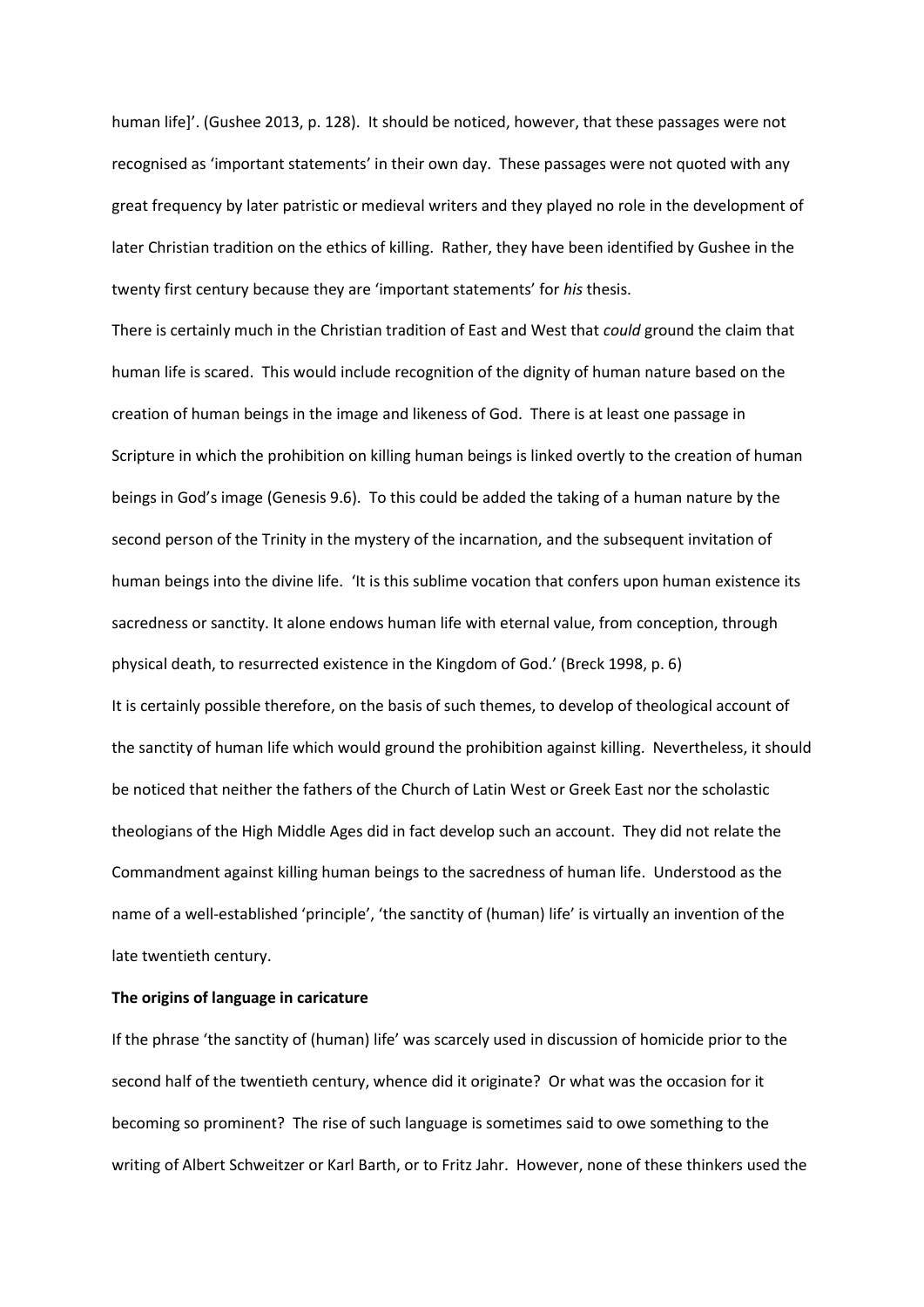phrase 'the sanctity of life'. Schweitzer and Barth refer to 'reverence for life' (Barsam 2008, pp. 43- 53) and Jahr (1927) to the 'bioethical imperative' (see Zagorac 2011).

The origin of the phrase 'sanctity of life' in its modern usage – not the very first such use but the use that brought this language to prominence – is to be found in a particular work by Glanville Williams. His monograph of 1957 on *The Sanctity of Life and the Criminal Law* is 'widely regarded as [the] foundation stone' of the modern discipline of medical law (Keown and Jones 2008, p. 85). The extent of the book's influence can be seen by the fact that it was cited by Justice Blackmun in the United States in the 1973 Supreme Court judgement that created a constitutional right to abortion and was still felt worth of citation by Lord Justice Brooke in the United Kingdom in 2001 in relation to the separation of conjoined twins (Keown and Jones 2008, p. 86).

According to George Khushf, while there are occasional examples in the nineteenth and early twentieth century of the phrase 'the sanctity of life' being invoked as the basis for the commandment 'thou shalt not kill', the first such usage in the title of a publication was in an article against euthanasia by a Presbyterian preacher John Sutherland Bonnell in 1951. The paper was entitled 'The Sanctity of Human Life' but, according to Khushf, there is only one line in that article that includes the phrase: 'Christianity has never ceased to emphasize the sanctity of human life and the value of the individual, even the humblest and lowliest, including the afflicted in mind and body.' Joseph Fletcher responded to this article in 1951, and later incorporated his response into his *Morals and Medicine* (1954) but Fletcher does not use the language of 'sanctity of life' at this point; rather, he speaks of life as 'sacrosanct' (though by 1974a he too would use the term 'sanctity of life'). The work of Glanville Williams, which cites Fletcher and is clearly influenced by him, is without doubt the first book-length publication to use the phrase 'the sanctity of life' in the title in its modern sense, and arguably the first extensive use of the term in its modern sense. It is this work that is the source of the prevalence of the term in the modern discussion. It is instructive that Williams gives no previous citations for the use of the phrase 'the sanctity of life', nor does he provide a definition of the principle.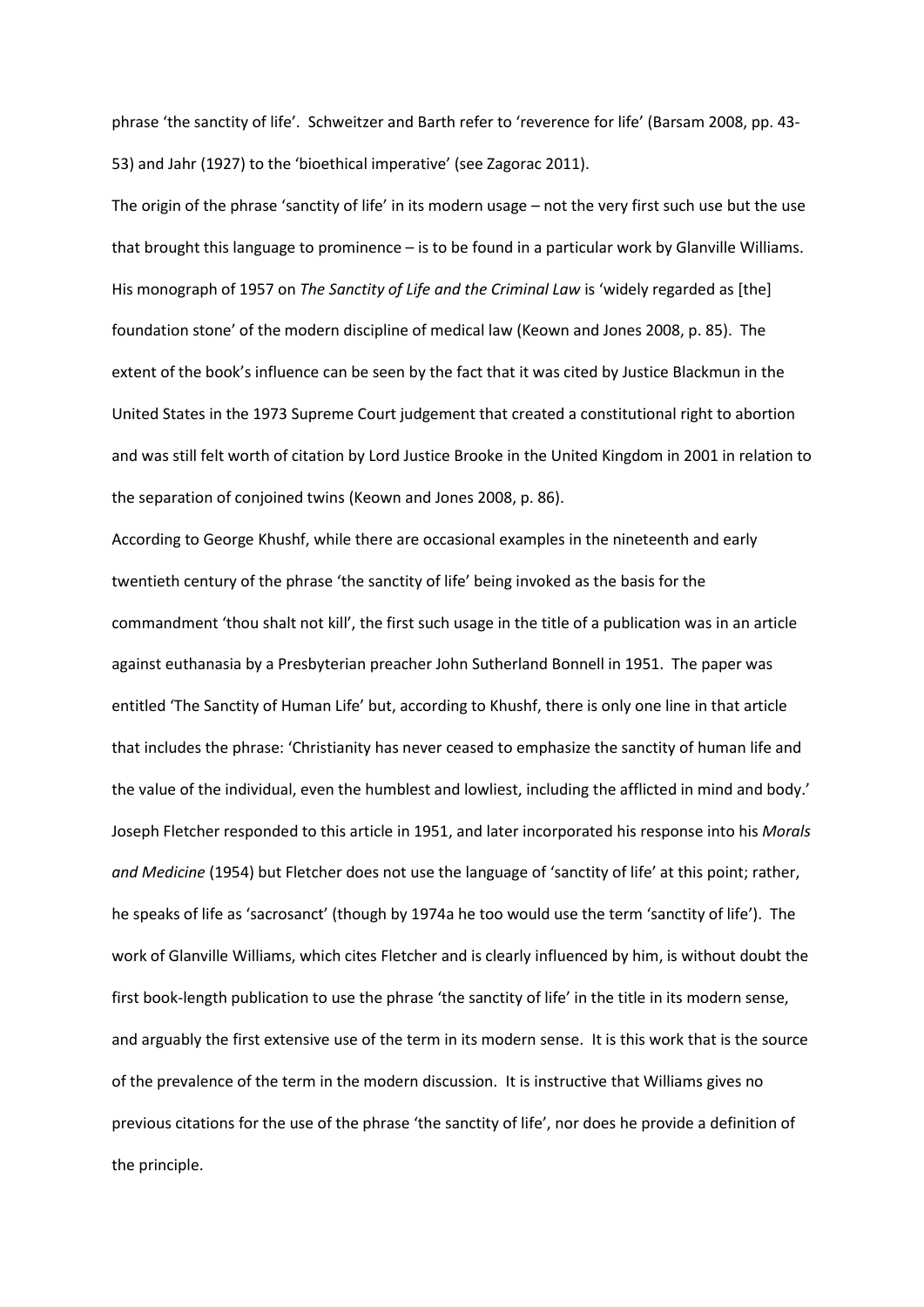It seems clear that Williams chose the phrase in an attempt to undermine the prohibition against killing the innocent in certain cases. The phrase, as Williams uses it, is intended to suggest that such killing is prohibited only because of a 'feeling' or a 'general opinion' that is a vestige of a *religious* heritage. The following passage, which illustrates well Williams's approach, is the first use of the phrase 'the sanctity of life' in the book of that title. It comes at the end of an extended discussion of infanticide.

'Even the modern infidel tends to give his full support to the belief that it is our duty to regard all human life as sacred, however disabled or worthless or even repellent the individual may be. This feeling, among those who do not subscribe to any religious faith, may sometimes be in fact a legacy of their religious heritage. Although morals need not logically depend on a transcendental faith, the system of morals professed in a society with a long religious tradition is likely to be coloured by that religion.

I am not clear in my own mind that this general opinion, whether religious or secular, on the subject of the sanctity of life justifies the punishment of a mother who, finding she has given birth to a viable monster or an idiot child, kills it' (Williams 1957, p. 19).

Note how Williams anticipates and influences the argument popularised by Kuhse (1981, 1987, 2002), and Singer (1993, p.150) that the prohibition on killing the innocent is a vestige of the religious legacy of Western culture. Note also the particular interest of Williams, like Kuhse and Singer (1985), with the non-voluntary euthanasia of children with intellectual disabilities or, in Williams' terms, with the 'idiot child' or 'viable monster'.

It was only after Williams's book, and in opposition to it, that some prominent religious thinkers (including, amongst others, Norman St John-Stevas (1964), Paul Ramsey (1968) and Daniel Callahan (1968)) took up the language of 'the sanctity of life' with a view to defending this 'principle'. The rapid spread of the language of 'sanctity of life' from the 1970s onwards was also due to the explosion of political and academic debate from that time over the issue of abortion and, from the 1980s, over the issue of euthanasia and physician assisted suicide. Both advocates and opponents of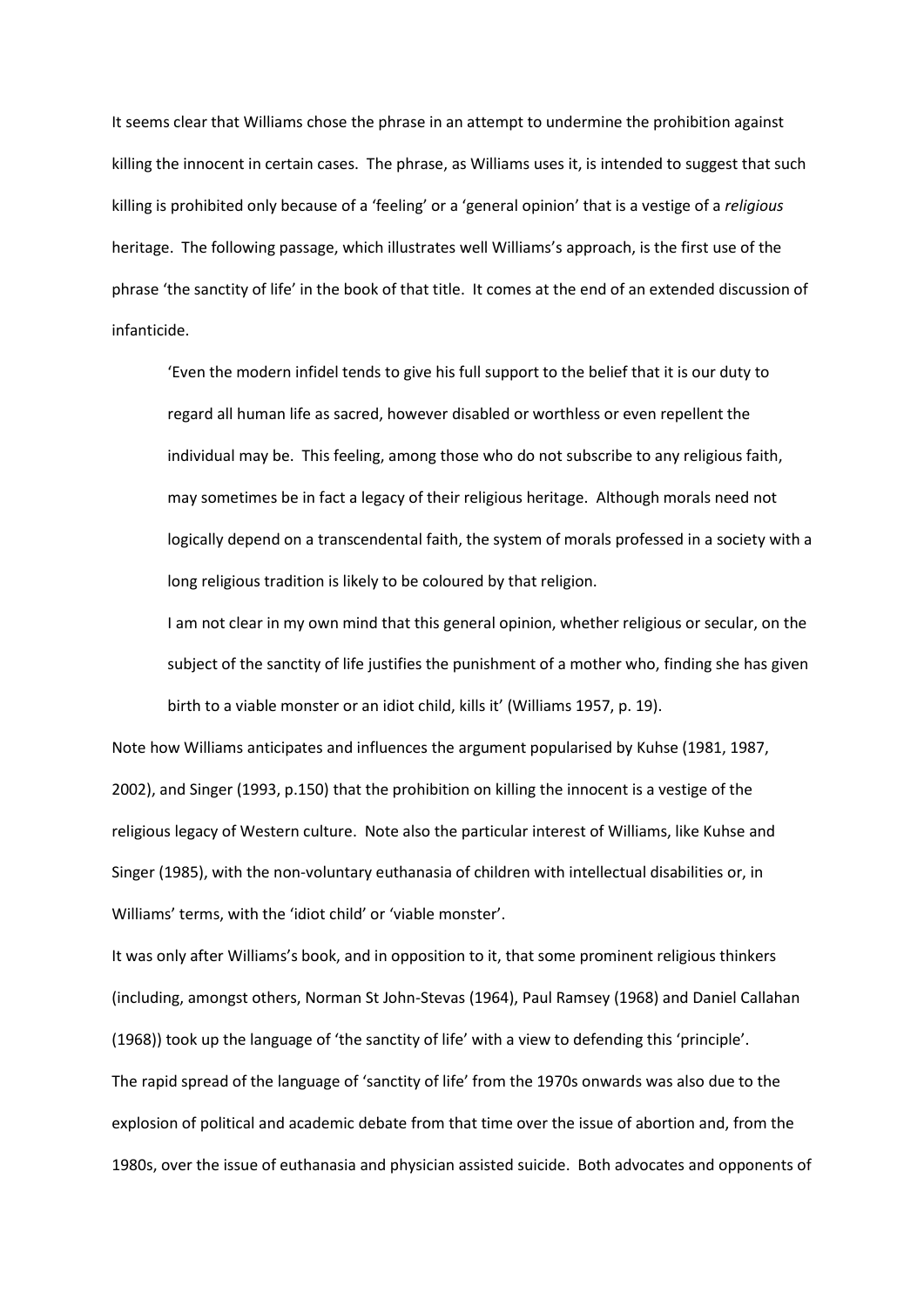legalisation of abortion and/or euthanasia found it convenient to frame the debate in relation to an alleged principle of the 'sanctity of life'. This is recognised by Wildes, who states that 'the term [sanctity of life] seems to have emerged more in *secular* discussions of bioethics and in the abortion debate' (Wildes 1997, p. 93 emphasis added). It is evident that the term has its origin outside the theological tradition it purports to describe. The 'clearly religious connotations' of this language (quoting Keyserlingk 1979, p.10 but this is a ubiquitous claim in the literature) derive not from its origin in religious sources but from its origin as a modern caricature of the Western moral and legal tradition. The connotations of this language are part of a deliberate attempt to distract from fundamental issues of justice, solidarity and human rights and falsely to imply that the legal protection which is due to vulnerable human beings is based only on religious sentiment.

### **Consequent confusion in the meaning of 'the sanctity of life'**

A direct consequence of the recent emergence of this language, and of its origin as a description of an approach that is being rejected, is that there is no agreement as to the definition of this 'principle'. Because there are no ancient sources that use this vocabulary, and thus no *locus classicus* to provide an agreed definition, there is no consensus as to the meaning of the terms. Rather, there are a number of competing definitions, many of which are shaped by opponents of the moral stances it purportedly identifies.

The origins of the language, as a description of a view that is being rejected, lead to problems both of clarity and cogency. In the first place this is due to the general difficulty in characterising a view fairly and accurately if one thinks it false. The danger with not adopting something like Donald Davidson's 'principle of charity' (1984, p. 27 and elsewhere) is of course that the argument, because framed without sufficient intellectual sympathy, will miss its target and will succeed only in knocking down a straw man.

This general problem, which is always a challenge, is exacerbated when the language used to describe and criticise a position is not that of the advocates of that position. In general, rational criticism of an argument should start with the strongest defence of that argument in the words of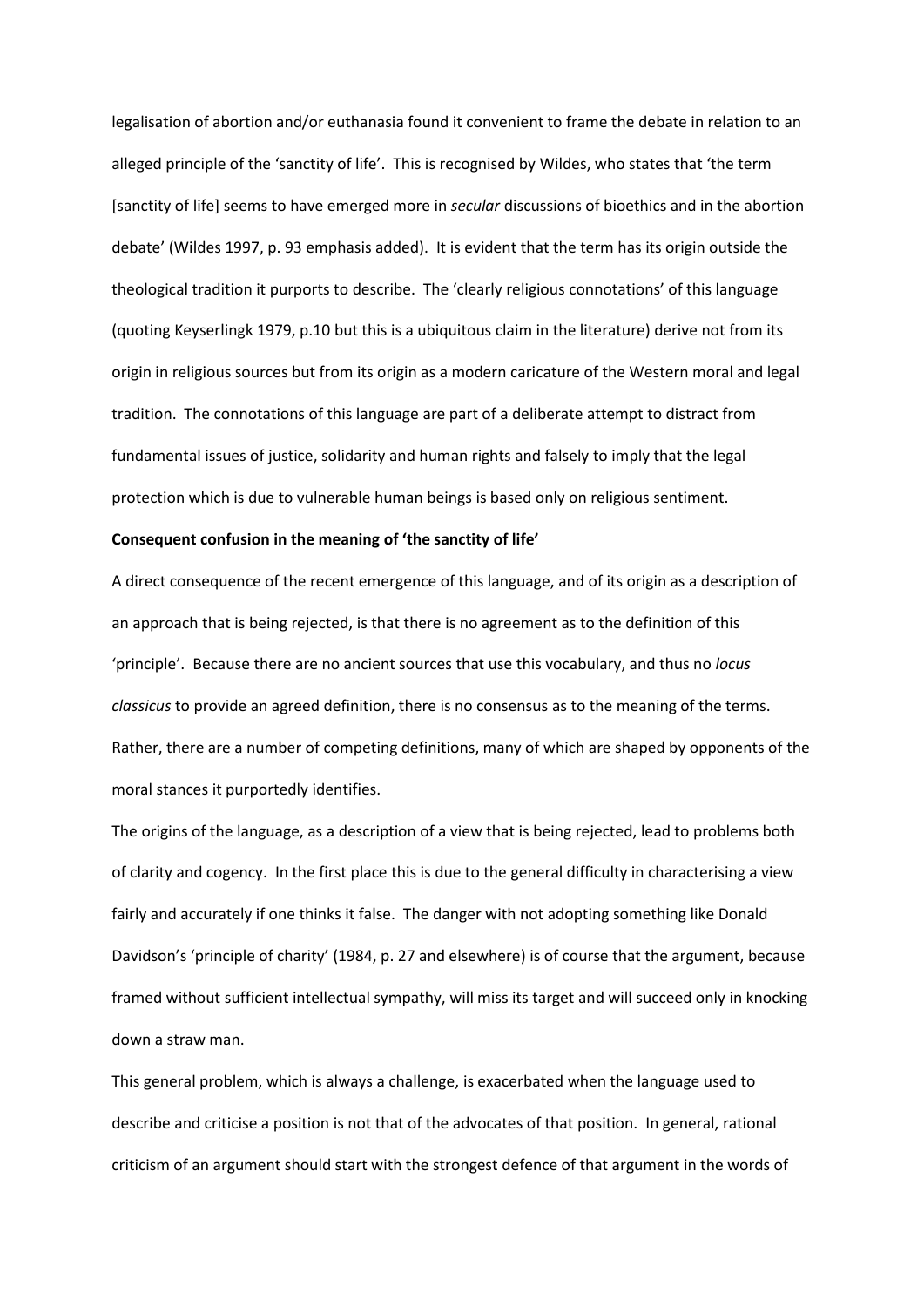those who regard it as cogent. The language can later be criticised but the starting point should be a sympathetic account using language of the tradition from which the argument emerges. This is precisely not what has happened in relation to the 'sanctity of life': the description is external and alien to the intellectual tradition being criticised.

Glanville Williams provides no definition of what he means by the 'sanctity of life', but Joseph Fletcher, who is arguably the main source for the concept invoked by Williams, provides several formulations which he seems to regard as equivalent. According to Fletcher, the sanctity of life principle is the view that 'physical existence is the *summum bonum*'; (1954, p. 184) or that 'life itself [is] the *summum bonum*'; (1954, p.193) or that 'physiological life is sacrosanct'; (1954, p. 193) or that 'life as such is sacrosanct, the highest good and somehow both sacred and untouchable' (1974b, p. 83).

These formulations implicitly (and sometimes explicitly) contrast 'physical existence', 'life itself', 'physiological life or 'biological life'; with *personal* life. Thus Fletcher states that 'biological life is not sacrosanct and that that there are more valuable things than being alive' (Keyserlingk 1979, p. 26 quoting Fletcher 1974a, p. 13) and that 'being a man or a person is of more value than simply being alive' (ibid). In Fletcher's view, the received medical ethic which prohibits euthanasia and abortion errs by focusing exclusively on biological existence rather than on 'quality of life'. Fletcher shows the same interest as Williams in promoting the non-voluntary euthanasia of 'idiot' children. There should be no moral guilt in killing a baby with Down's syndrome because 'a Down's is not a person'. Indeed, the 'real guilt' would be 'in keeping alive a Down's or other kind of idiot, out of a false idea of obligation or duty' (Fletcher 1968 quoted by Jones 2016, p. 336) Fletcher coined the term 'vitalist'<sup>2</sup> for what he regarded as the excessive and irrational valuing of biological life inherent in all 'sanctity of life' approaches.

**.** 

<sup>2</sup> The use of the term by Fletcher to refer to an *ethical* stance should be distinguished from the use of 'vitalism' to refer to the *metaphysical* claim that the phenomenon of life requires the presence of a 'vital principle' or *élan vital* irreducible to purely chemical or physical forces. This earlier biological thesis was associated most notable with the embryologist Hans Driesch (1867–1941) and the philosopher Henri Bergson (1874–1948).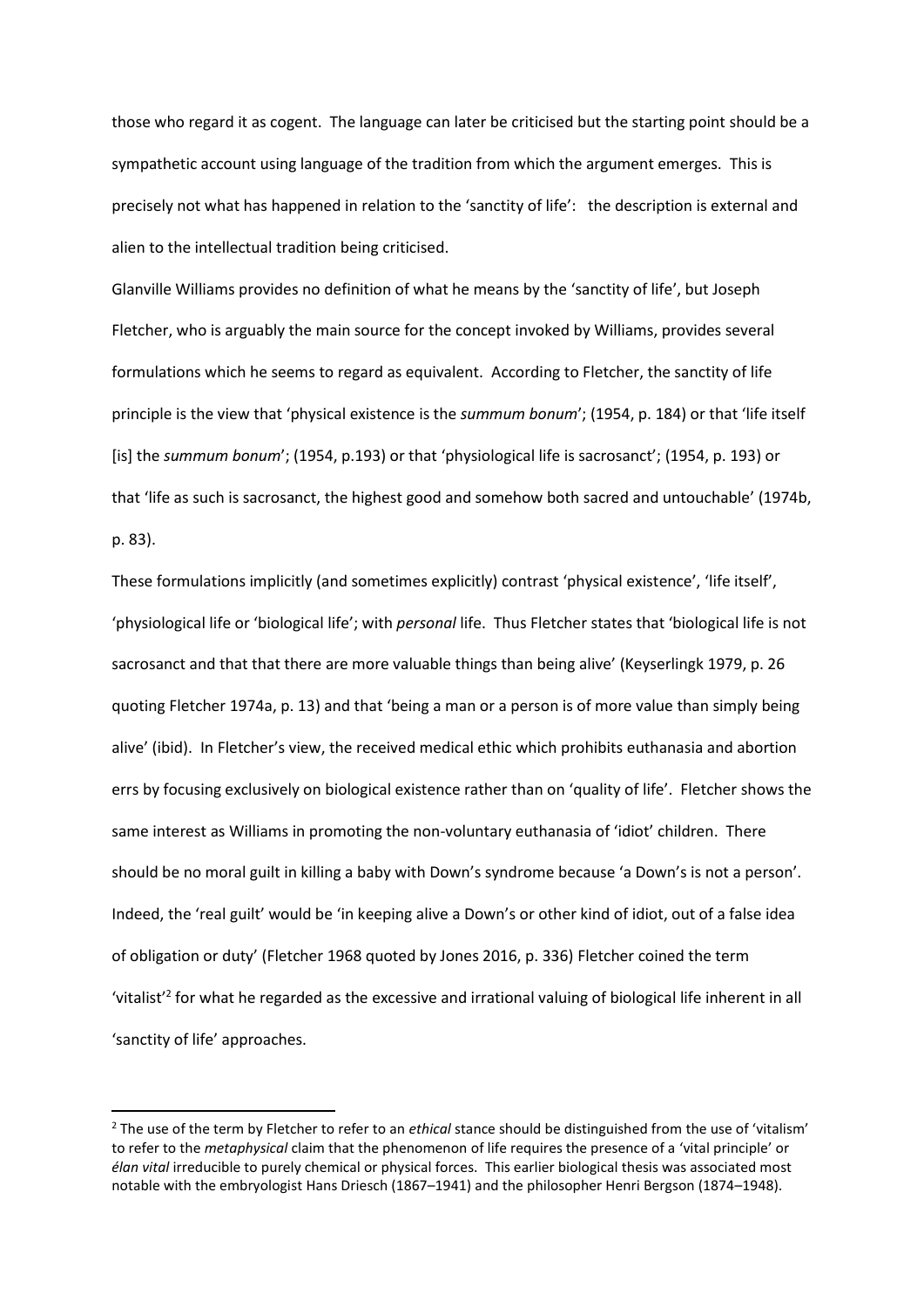Less obvious but equally important for Fletcher's account is the identification he makes between saying life is 'sacrosanct' or 'sacred' and saying that being alive is 'more valuable' than anything else, that it is 'the highest good' or '*summum bonum*'. Fletcher deliberately frames the concept in this way and presents this as important for understanding his view: 'I believe that needs have precedence over rights: that is my ethical stance. Therefore to be candid and careful about this subject, I am not primarily concerned about any supposed right to live or supposed right to die, I am primarily concerned with human need — both of life and of death' (Fletcher 1974a, p. 12). The interpretation of 'sanctity of life' as an account of the 'value' of life also explains Fletcher's tendency to conflate 'the ethics of a physician [that] forbids him to take life' with 'the duty to prolong and protect life' (Fletcher 1954, p. 203). If actions are understood only in relation to the physical consequences, for example, whether the action or omission shortens life, then there seems to be no relevant difference between taking life and merely failing to prolong life. The fact that traditional ethics prohibited physicians from intentionally taking life but did not prohibit physicians from withholding or withdrawing treatment knowing this would shorten life (if, and only if, such withholding or withdrawing was not intended to hasten death), thus appears to be a contradiction. To be consistent doctors should either *always* be required to prolong life or they should *sometimes* be permitted intentionally to take life.

The contrast that Fletcher makes between 'sanctity of life ethics' and 'quality of life ethics' (1974b, p. 84) reflects the view that moral theories can be divided between *deontological* ethics, which give precedence to rights, rules, and duties, and *teleological* ethics, which give precedence to goods, needs, or values. It is this distinction that makes plausible the idea that if one rejects a particular rules-based account of the 'sanctity of life' then the only alternative is a needs-based 'quality of life' approach.

The division of the history of moral thought in this way, into deontological and teleological parties, is however, a scheme that only emerged in the 1930s, due to the work of CD Broad (1930) and WD Ross (1930). It became influential in mid-twentieth century Anglophone academic philosophy, just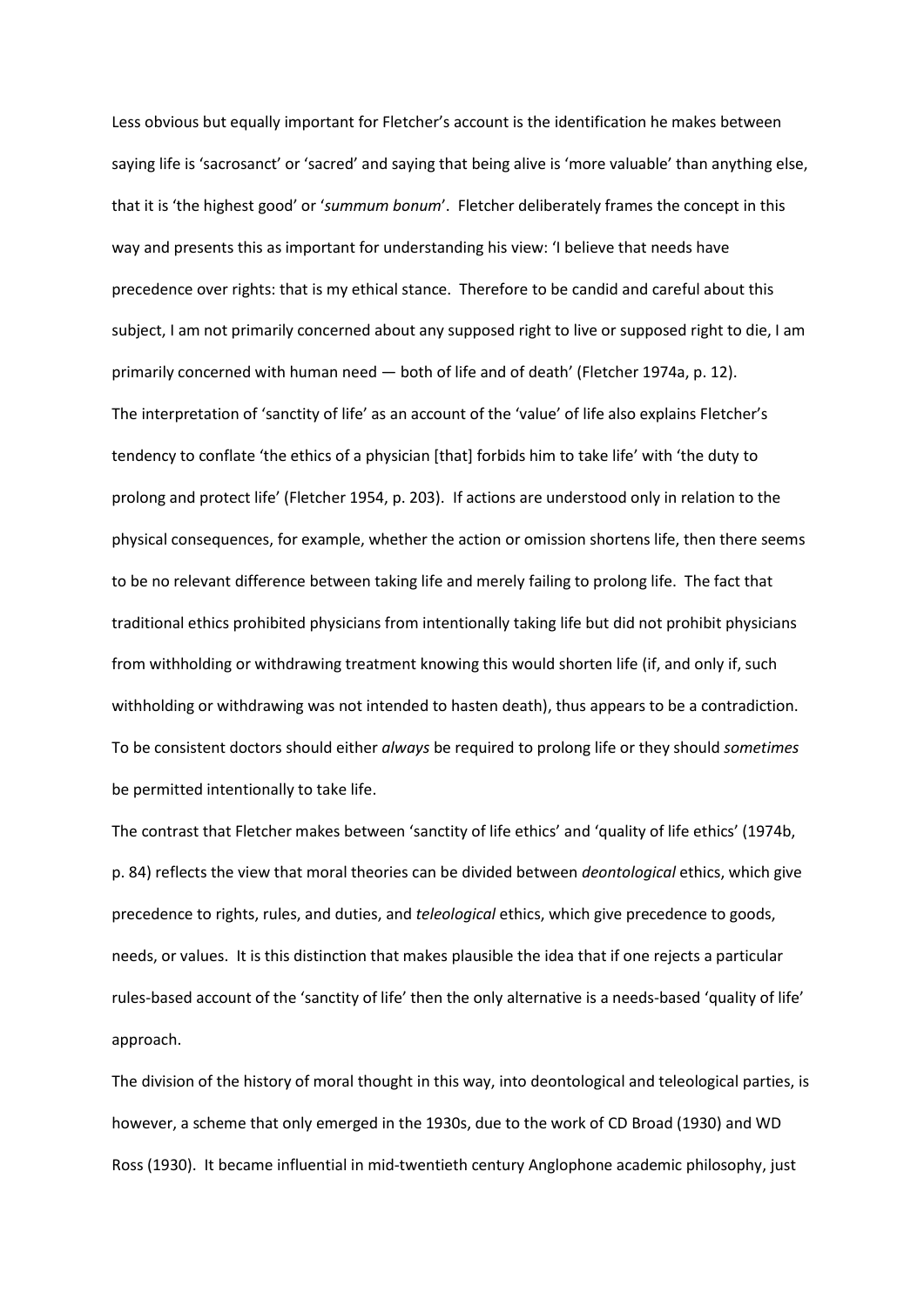at the time that Fletcher was writing, and continues to shape the way that ethical theories are taught in schools and at undergraduate level. The origin and continuing attraction of this scheme lies in the way it seems to express the contrast between the thought of two great nineteenth century thinkers: the categorical imperative of Immanuel Kant and the utilitarianism of Jeremy Bentham. However, the division is difficult to apply to ancient or to medieval or to modern continental philosophers, and the parochial character of this scheme became obvious even in the English-speaking academic world with the revival of virtue theory in the late twentieth century. These categories are applicable neither to the thought of Aristotle nor to that of Aquinas. The simple division once taught to generations of school children has now become tripartite. Students are now informed that there are *three* kinds of moral theory: deontological, teleological, and virtue theory (though this threefold division is scarcely less of an oversimplification).

Once the dichotomy breaks down, with it goes the idea that if someone rejects the 'sanctity of life' (deontological) view he or she must accept a 'quality of life' (teleological) view. The problem here is not only that the 'sanctity of life' view is a straw man, a caricature which does not represent the tradition it purports to represent. The bigger problem is that the argument presupposes a false dichotomy. There are more possibilities than obstinate vitalism or the acceptance of medical homicide.

## **Sanctity of life in a 'qualified' sense and the charge of inconsistency**

Later commentators acknowledge that the simple dichotomy of Fletcher and Williams was simplistic and inadequate to most thinkers. In an influential paper in 1975, William Frankena sets out five possible interpretations of 'sanctity of life' and concludes that 'the only tenable view… is a derivative, qualified, and noncomprehensive ethics of respect for life'. (Frankena 1977, p. 58 cited by Wildes 1997, p. 96). This idea of a 'qualified sanctity of life' principle proved attractive and has been advocated by a number of thinkers.

In a twist on Frankena's analysis, Helga Kuhse takes up the distinction between 'absolute' and 'qualified' interpretations of the sanctity of life but argues that *all qualified interpretations are in fact*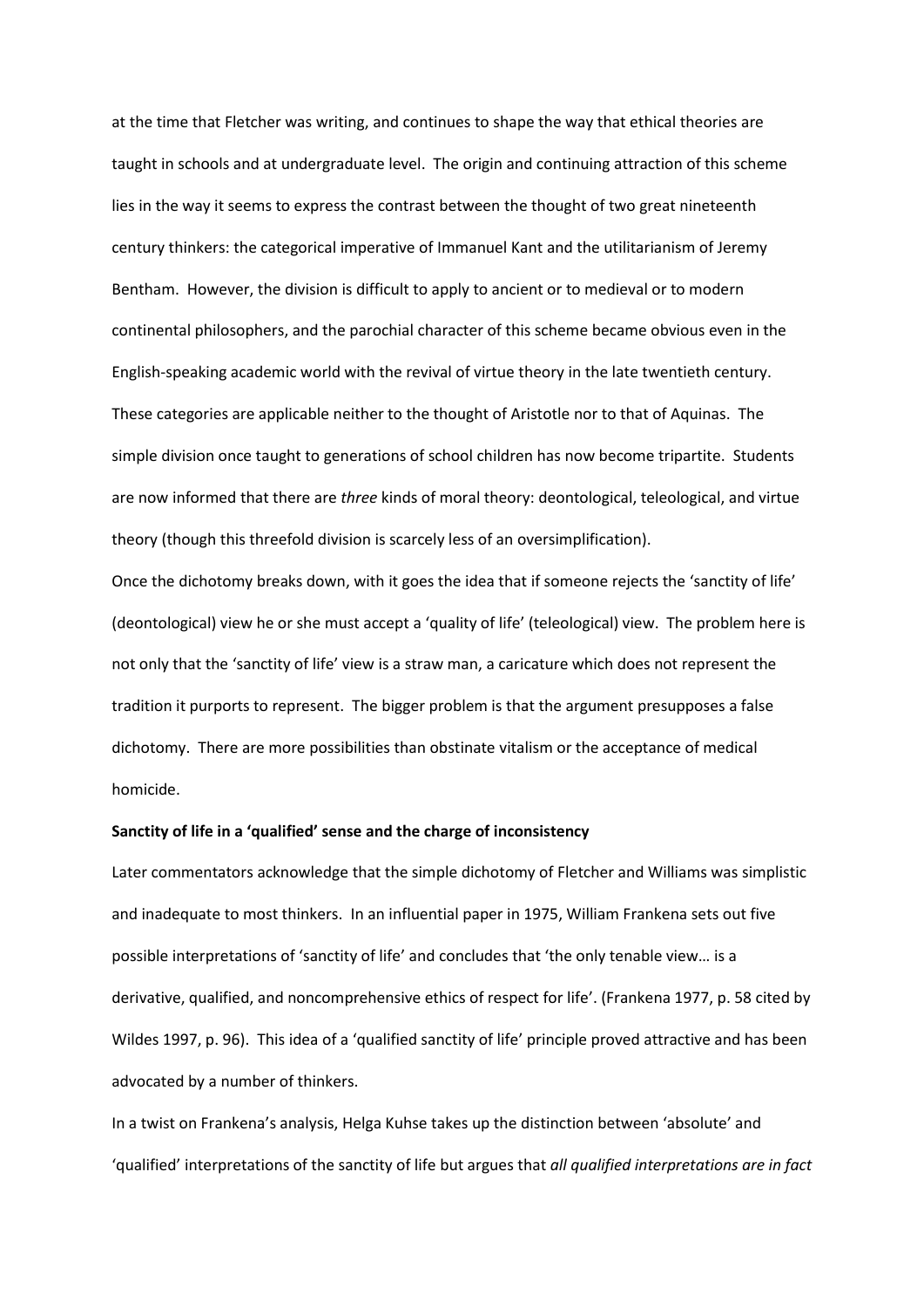*inconsistent*. She claims that contemporary 'qualified' versions of the sanctity of life principle *logically entail* the 'absolute' version. Inasmuch as advocates assert the qualified version and reject the absolute version they are contradicting themselves. If Kuhse is correct, then qualified 'sanctity of life' views cannot be held consistently. Only an absolute and vitalistic conception of the sanctity of life escapes inconsistency. However, it is widely acknowledged that the vitalist version is morally untenable. Kuhse thus presents a more sophisticated argument for Fletcher's conclusion that a 'quality of life' ethic is the only viable alternative to a vitalist 'sanctity of life' ethic.

Fletcher himself had stated that '[t]he vitalist idea that life as such is sacrosanct, the highest good and somehow both sacred and untouchable, is obviously not tenable in actual practice' (Fletcher 1974b, p. 83). However, Fletcher imagines here an inconsistency between vitalist theory (a theory he attributes to his opponents) and pragmatic practice. In contrast, Kuhse acknowledges the possibility of someone holding a non-absolute 'sanctity of life' theory, but charges such theories with logical inconsistency.

A strength of Kuhse's argument is that it does not depend on attributing either the language of the 'sanctity of life', or the interpretation of this language given by Fletcher and Williams, to the Western moral and legal tradition. Her argument is compatible with a free acknowledgement that the language of 'the principle of the sanctity of life' is of recent origin and that most advocates of the principle would not accept the 'vitalist' interpretation of the principle given by Fletcher and Williams. Kuhse does not present the 'absolute' or 'vitalist' interpretation of the sanctity of life principle as representing the self-understanding of the tradition. Rather, Kuhse argues that the absolute interpretation is the only consistent interpretation, and thus acts as a *reductio ad absurdum* of the more 'moderate' accounts found in the tradition and in contemporary Roman Catholic teaching. Kuhse defines the 'absolute' interpretation of the sanctity of life principle as follows: 'It is absolutely prohibited either intentionally to kill a patient or intentionally to let a patient die, and to base decisions relating to the prolongation or shortening of human life on considerations of its quality or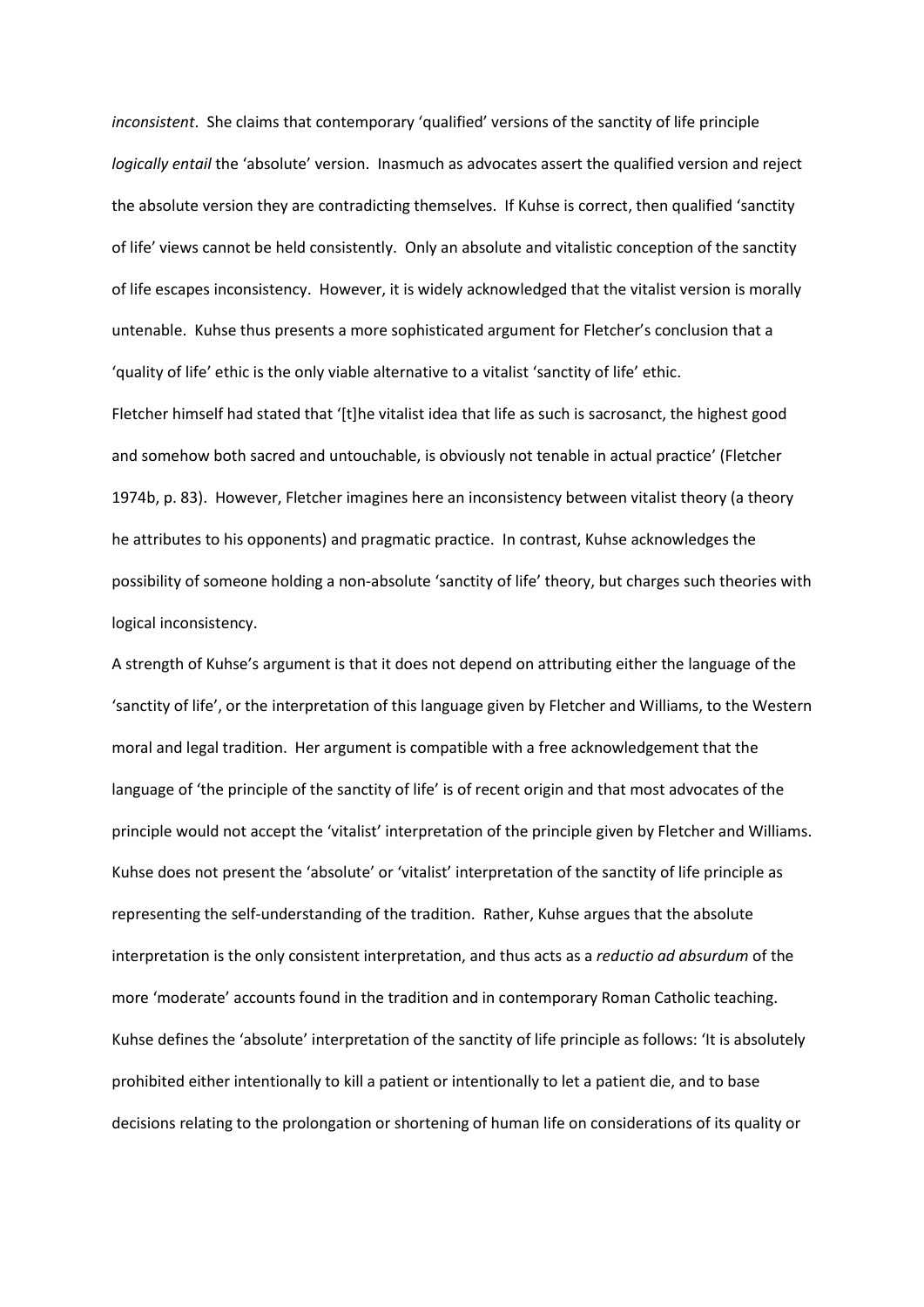kind' (1987, p. 11). Qualified versions of the principle accept the prohibition but add the rider that 'it is however, sometimes permissible to refrain from preventing death' (p. 23).

What, then, is the basis for the charge of inconsistency against qualified versions of the principle? The inconsistency is ostensibly located with the rationale for the prohibition. If it is *absolutely* prohibited to end the life of an innocent human being, irrespective of the circumstances, and irrespective of the consequences of refraining from doing so, this seems to imply that life is being granted *infinite value*. Such an inference is made explicit in the definition of a 'sanctity of life' ethic provided elsewhere by Kuhse, as one 'that absolutely prohibits the intentional termination of life and that sees all human life, regardless of its type or quality, as of *infinite and intrinsic worth*' (Kuhse 1981, p. 76 emphasis added)<sup>3</sup>. Another way to put this is to say that to attribute 'sanctity', as opposed to 'very great value', to a life is thus to assert that the value of life 'exceeds all other values' so that 'no other value overrides the value of life' (Suber 1996).

If one construes 'sanctity of life' as the attribution of infinite or overriding value to the physical life of a human being, then 'sanctity of life' is indeed incompatible with refraining from preventing death. If the rationale for prohibiting medical homicide is the infinite value of human life as something worthy of protection or preservation then the same rationale will apply to any action or omission that shortens life whether this is intended or unintended.

In favour of Kuhse's argument, some of those who defend the principle of 'the sanctity of life' do speak of the 'infinite value' of life. For example, the great exponent of Jewish medical ethics, Rabbi Immanuel Jakobovits, once wrote that, 'The basic reasoning behind the firm opposition of Judaism to any form of euthanasia proper is the attribution of infinite value to every human life. Since infinity is, by definition, indivisible, it follows that every fraction of life, however small, remains equally infinite so that it makes morally no difference whether one shortens life by seventy years or

**.** 

<sup>&</sup>lt;sup>3</sup> Note that reference to intrinsic (or inherent) worth is very different from 'infinite' worth. For example, one might refer to the 'intrinsic' value of a commodity meaning its usefulness, in contrast to its 'extrinsic' value for sale or exchange, or in contrast to its 'sentimental value' to a particular person. This would not imply that the 'intrinsic value' of the item was infinite.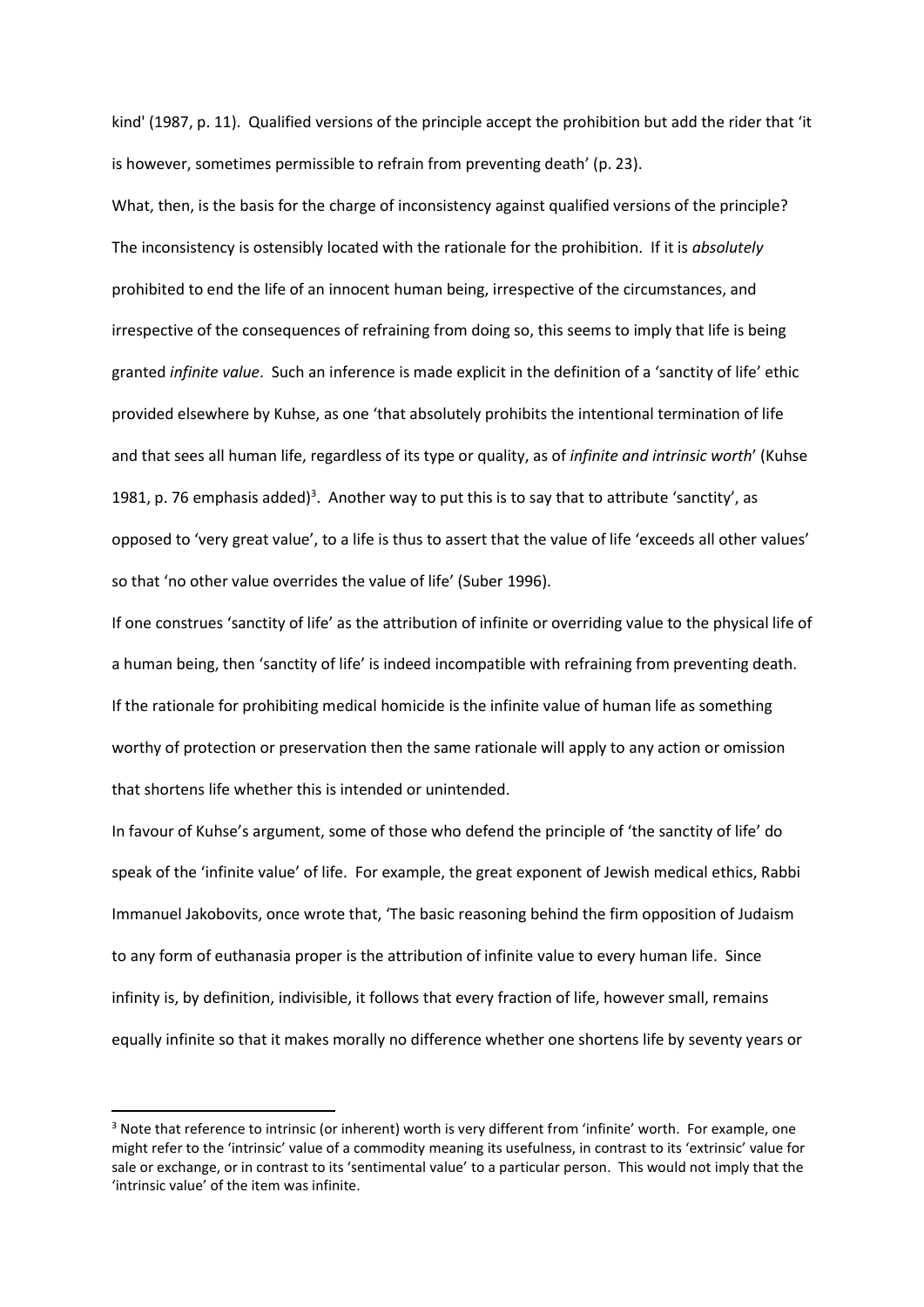by only a few hours, or whether the victim of murder was young and robust or aged and physically or mentally debilitated' (Jakobovits 1979, p. 379). The same reasoning is invoked by disability activist Alison Davis, writing in the *Journal of Medial Ethics*: 'I believe that each human life is of infinite value, and since infinity cannot be multiplied or divided, remaining implicit in its infinity, so too is all human life precious and worthy of protection, no matter how long or short it may be' (Davis 1988, p. 152). This language has even been used by popes, for example, Pope Benedict XVI, in a general audience in 2009, speaks of the 'sacred respect for human life, which always possesses an *infinite value*' (Benedict XVI 2009, emphasis added).

Notwithstanding the occasional use of the language of 'infinite value' by some highly respected representatives of moral or religious traditions that oppose medical homicide there are, nevertheless, good reasons to resist this formulation. If 'every fraction of life, however small, remains equally infinite' then there would be no difference in value between a treatment which gave twenty years of life and one that extended life by a few minutes. This would imply that whatever burdensome or heroic efforts we might make to save someone's life are equally applicable even to someone who is in the last hours or days. Such an attitude is vitalistic and is certainly not how medical treatment decisions have traditionally been made (Davis 2001).

More significantly the 'infinite value' thesis would imply that any shortening of life was an *infinite* harm and thus could never be justified by any other good, not even as a side effect of urgently needed pain relief. Furthermore, if every life has equal value, no matter how great, then it might still seem rational to kill some innocent people to save others. 'Indeed, if we felt that human life were of infinite value, we might well feel morally compelled to kill whenever killing would save more lives than those lost' (Stith 1997, p. 342).

Construing the 'sanctity of life' as the attribution of infinite value would therefore lead to a paradoxical disregard for human life. However, the sacredness or inviolability of life need not be construed in this way. These terms do not concern 'value' (either finite or infinite); they concern reverence or respect. Consider the aphorism of CP Scott of the *Manchester Guardian* that 'comment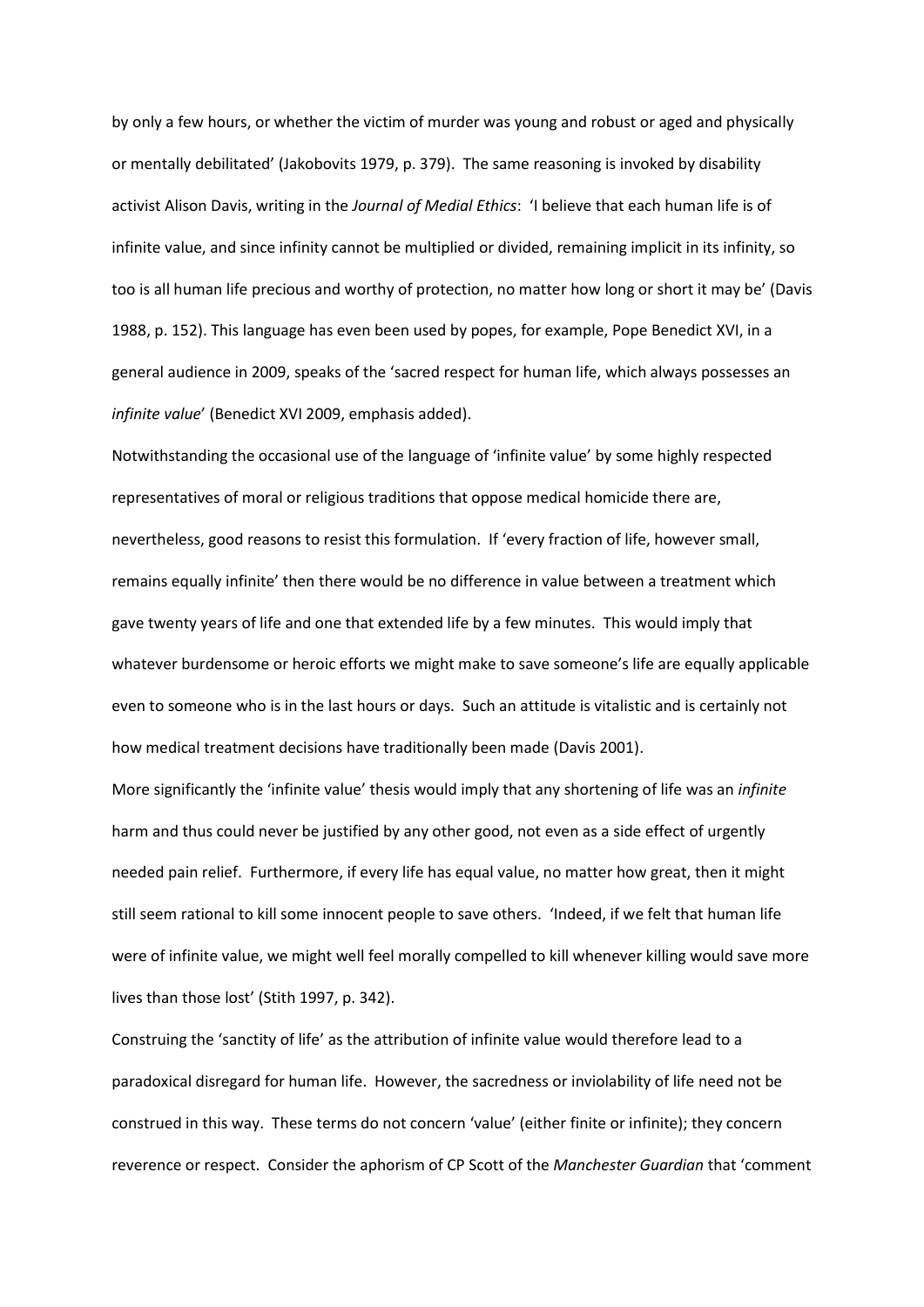is free, but facts are sacred'. This is emphatically not saying that facts are of infinite value or that an article is valuable in proportion to the number of facts it contains. It is not that 'more facts' must be crammed in at any cost. The meaning of Scott's injunction is, rather, that it is contrary to journalistic ethics to make factual assertions that one knows to be false. Similarly the traditional prohibition on medical homicide does not imply that greater length of life is always the highest value, to be achieved at any cost and by any means. It is, rather, the claim that it is contrary to medical ethics intentionally to end the life of an innocent human being. Rather than the inviolability of life being an account of the value of length of life, it is simply a recognition of the disrespect that is shown to life when it deliberately destroyed.

The fundamental mistake of Fletcher, Williams, Kuhse and Singer, is to construe 'sanctity of life' as the attribution of overriding 'value' to life. In contrast, Stith seems closer to the truth when he states that 'our attitudes toward human life cannot be captured by the idea of "valuing" at all… the respect or reverence we have for life is an entirely separate stance, unrelated to value' (Stith 1997, p. 297, see also Coope 2006, pp. 61-68). Insofar as this is true then Smith also seems wrong in saying that 'sanctity of life' is a view 'about how we value life' (Smith 2010, p. 102). It is rather a view about how we should not value it! On the other hand, while Stith is correct to state that the ideas of respect or reverence are not 'capture by', or reducible to, the idea of valuing, this is certainly not to deny that life is valuable! It makes perfectly good sense to say that human life is valuable, to oneself and to others, instrumentally, for the goods it makes possible, and inherently or intrinsically, as the good of this person's existence. Such value explains why we seek to save lives and to sustain them, notwithstanding that our efforts are constrained by our simultaneous pursuit of other human goods. A more subtle mistake seems to be implicit in a formulation of the 'principle' given by the Keown: 'the principle of the sanctity of human life… holds that, *because* all lives are intrinsically valuable, it is always wrong intentionally to kill an innocent human being' (Keown 1993, p. 36 quoted in Singer 1995, but here with my emphasis). This formulation does not conflate valuing and respecting (in the sense of refraining from intentional destruction), nor does it invoke a confused idea of 'infinite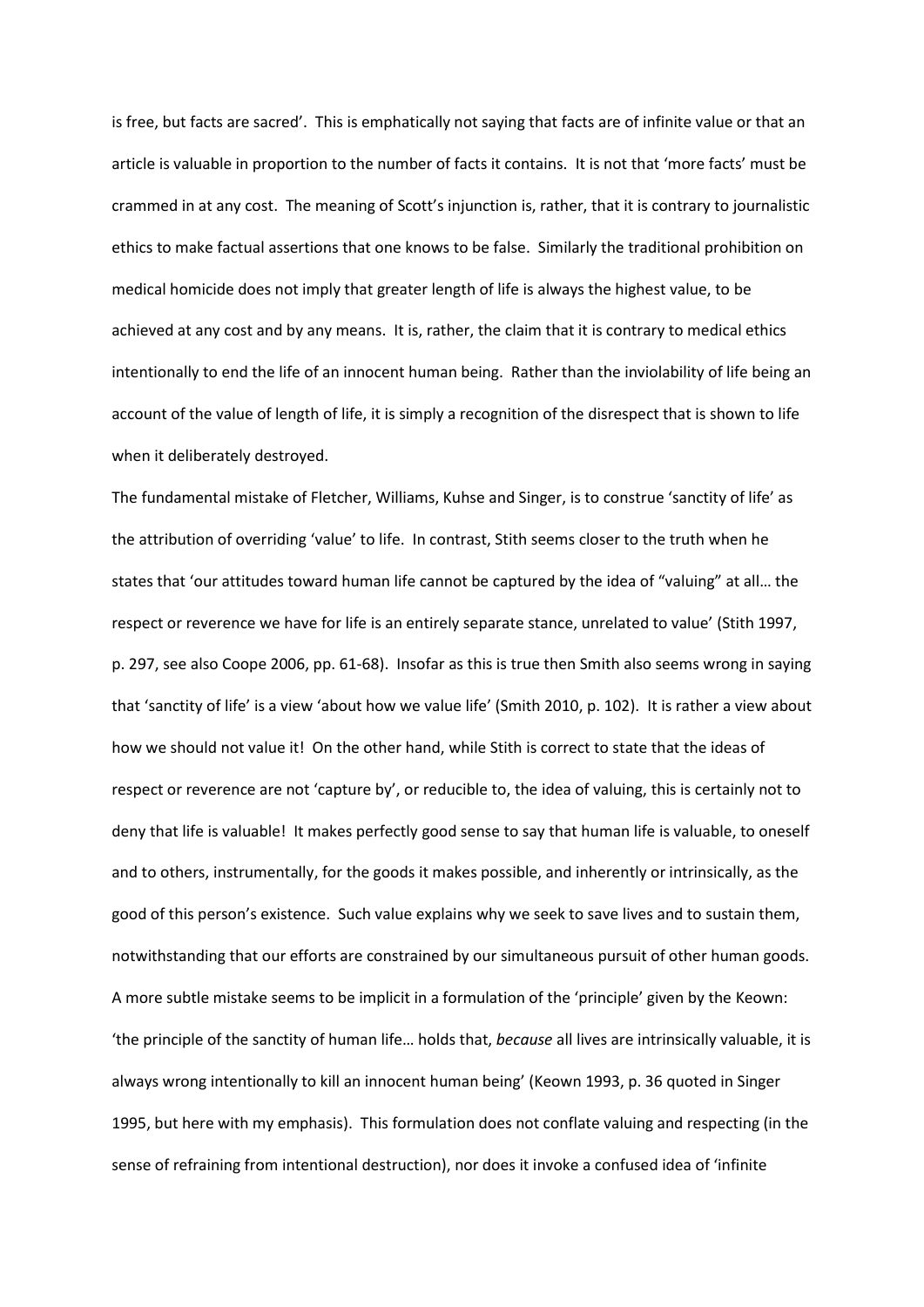value'. However, it still seems mistaken in taking 'value' as the basis for respect. If one were seeking a basis for, or concomitant of, respect, this would be not 'value' but 'dignity'. Perhaps it may be said that dignity is a kind of value or that it implies the presence of value, but even inasmuch as this is so, it is not value per se that is the basis for or object of respect.

Accounts such as those of Stith or Keown need further development to show how human life is both inviolable and valuable. However, even as they stand, these accounts clearly escape Kuhse's critique insofar as they reject the characterisation of the inviolability of human life as an attribution of infinite or overriding value. Kuhse's critique nevertheless performs a useful function in showing why advocates of inviolability should avoid speaking of 'infinite value'. She is also undoubtedly correct in stating that some accounts of a 'qualified sanctity of life ethic' are confused and suffer from internal contradictions (arguably this is true of English case law in relation to withdrawal of treatment - see Stauch, Wheat and Tingle 2012, p. 590).

The language of the 'sanctity of life' as forged by Fletcher and Williams and invoked by Kuhse and Singer, characterises a view that is being rejected. It is at best pejorative and at worst pure caricature. However, this usage is preferable to attempts to reinterpret and commandeer the language of 'the sanctity of life' to promote abortion and assisted suicide. This is the strategy of Ronald Dworkin (1993) whose position 'can thereby appear to give more to conservatives than it really gives, thus mollifying them' (Kamm 1995, p. 171 cited by Coope 2006, p. 67). The account developed by Dworkin has been subject to extended criticism which will not be rehearsed here (Stith 1997, Coope 2006). Dworkin's use of this phrase is cited here only to illustrate that, without any agreed definition to anchor the language, the 'sanctity of life' can take on such disparate meanings as to be virtually unusable in public discourse.

### **A return to clearer and more traditional ethical concepts**

What, then, is lost if discussion of the 'sanctity of life' is replaced by a rule against killing, especially if this rule is understood in the light of an account of the natural law and of Hippocratic medicine? Writers such as Keown and Finnis effectively replace 'sanctity of life' with 'inviolability of life', and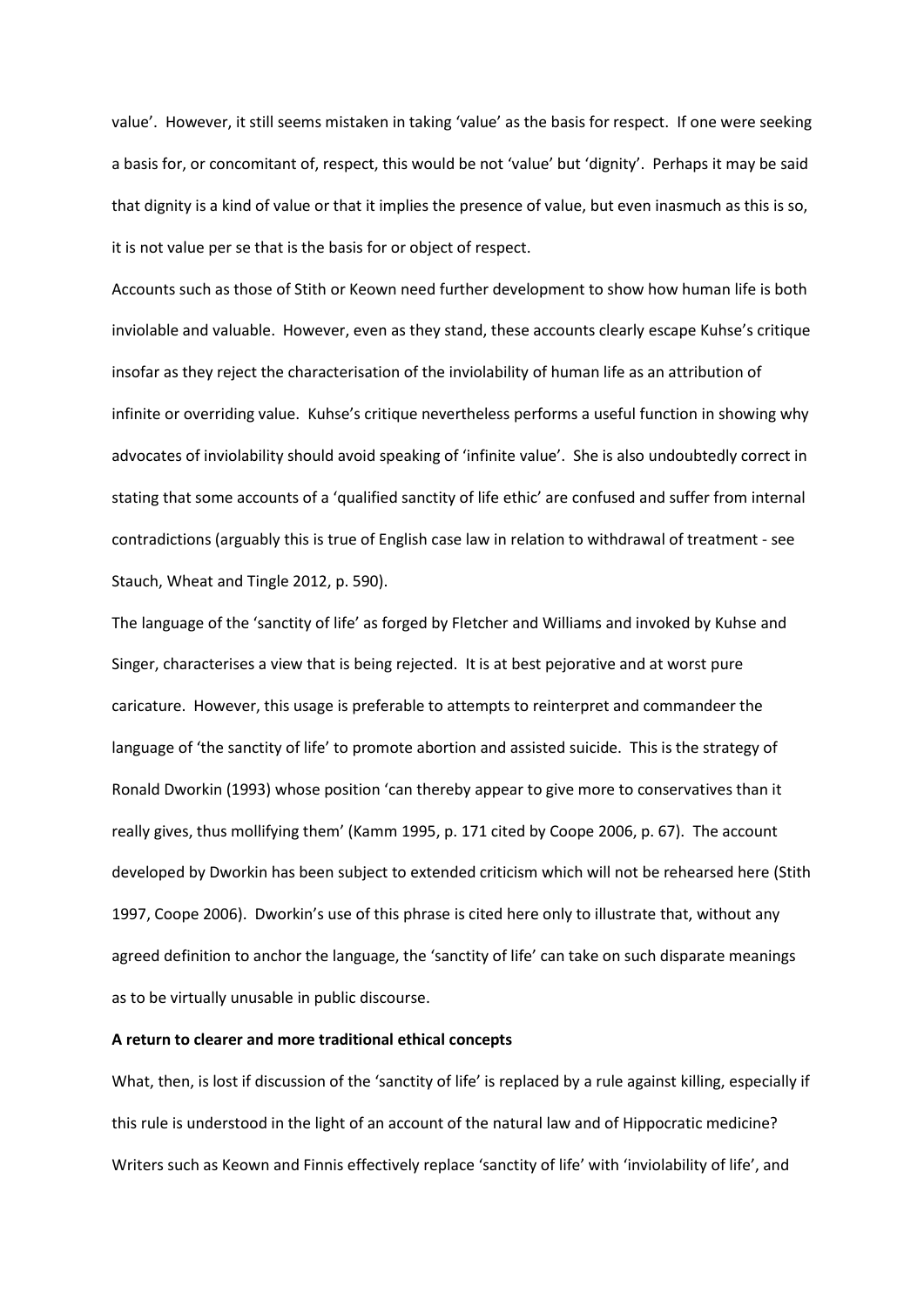then interpret inviolability simply as expressing the prohibition 'it is always wrong intentionally to kill an innocent human being' (Keown 1993, p. 36). The term 'innocent' here relates to the possible justification of lethal force in the context of policing, military action, self-defence or criminal justice. Outside any such context, where a doctor is acting as a doctor, then, on a Hippocratic understanding, it will be always be wrong for a doctor intentionally to end the life of a patient. However, if the 'inviolability of life' is understood in this way, by reference to the prohibition, what is added by using the language of 'inviolability' or 'sanctity'? Arguably a subsequent forty years of debate has served only to confirm the conclusion of Daniel Clouser (1973) that the language of 'sanctity of life' is so hopelessly vague and confused that it should be replaced by consideration of the rule 'do not kill'.

Commenting on Clouser's proposal, Keyserlingk states that he does not agree 'that the richness and full significance of the sanctity of life concept can be boiled down to any single moral rule, and certainly not the one proposed. It seems that there must be many moral rules, enough to deal with all the biomedical issues to which that principle or concept can potentially extend' (1979, p. 28). A helpful example, which shows the need for ethical considerations other than the prohibition, is the issue of withholding or withdrawing treatment. It might be that medical treatment, or even basic care, is withdrawn with the aim or intention of ending life. Such a practice would amount to deliberate killing by omission and would fall under the prohibition against medical homicide. What would not fall under the prohibition would be any withdrawal of treatment which did not have this intention. However, such withdrawal might still be wrong by reason of a failure to value life sufficiently (for example, because of assumptions based on discriminatory attitudes towards people with certain disabilities or medical conditions). On the other hand, the continued imposition of medical treatment might also be wrong because of overestimating the benefit of a brief extension of life or underestimating the burdens or risks of medical treatment.

Traditionally, decisions to withdraw treatment have been discussed not in relation to a single rule or principle, but in relation to diverse concepts of burden, benefit, and futility and by reference to the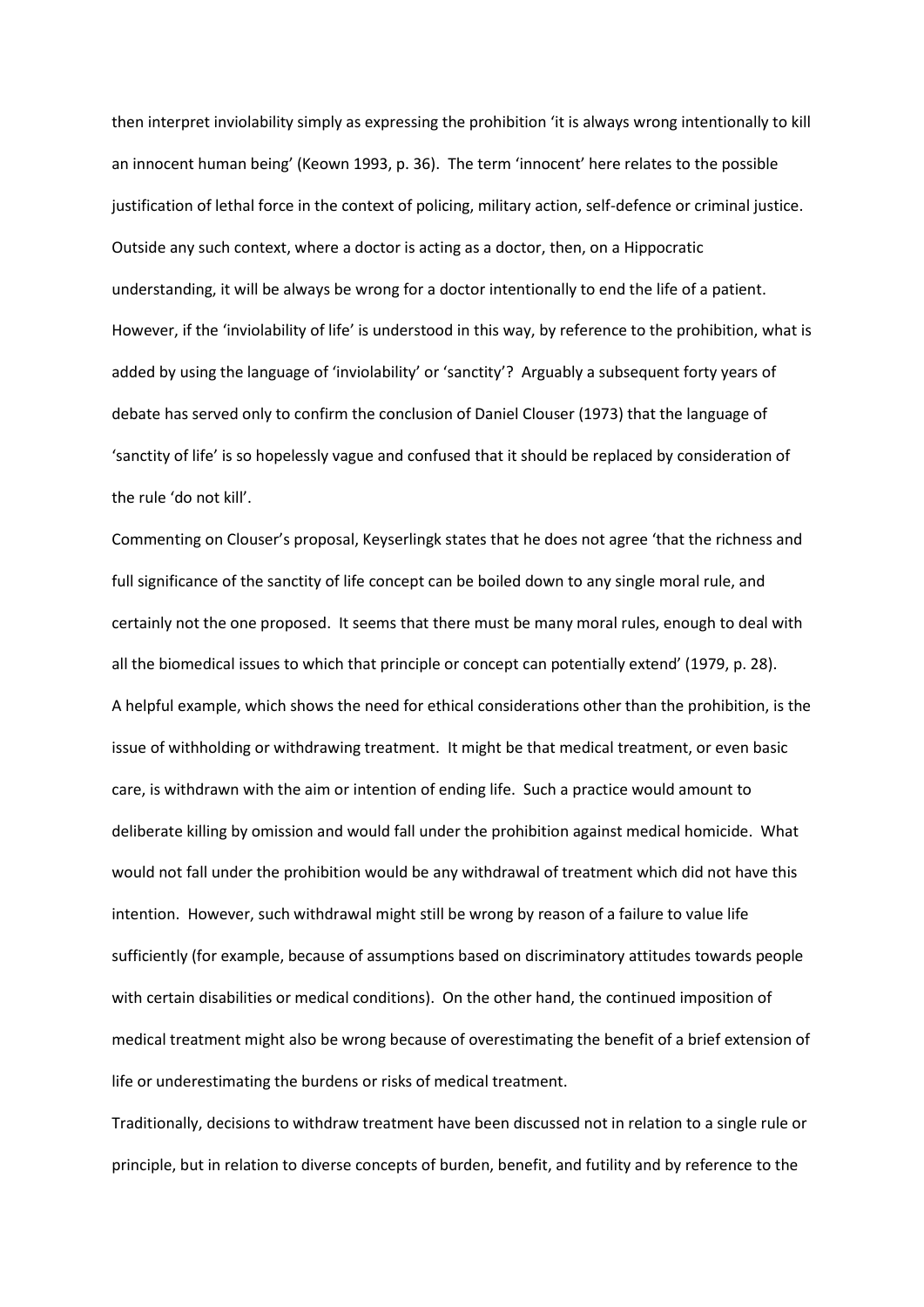distinction between 'ordinary' and 'extraordinary' means. Intentional medical homicide, whether by act or omission, would be excluded, but having set this aside, the weighing of benefits and burdens by the patient, with the help of the physician, would require the virtue of *prudentia*. This virtue is necessary to integrate a number of different human goods, virtues and practical principles relevant to action, some of which are role or context specific. From this perspective, it might be said that the mistake of Kuhse and other 'quality of life' ethicists is that they think *one principle* (whether 'sanctity', 'inviolability', 'quality' or anything else) should be able to resolve all decisions 'relating to the prolongation or shortening of human life' (1987 p. 11). The misleading impression that there is one rule or principle which will resolve all end of life issues is another good reason to abandon the language of 'the principle of the sanctity of life'.

The works of John Paul II (1995), John Breck (1998) and David Gushee (2013), among others, show that it is possible to develop a robust theological account of the sacredness of human life in relation to the ethics of killing and of healthcare. Similarly, the works of John Finnis (1993), Richard Stith (1997) and John Keown (1997b, 2002, 2006), among others, show that it is possible to criticise misleading definitions of the phrase and that it is possible to provide a philosophical defence of the inviolability of human life that is not dependent on revealed theology. Reference to the sacredness, sanctity or inviolability of life can therefore be construed so as to express important moral truths. Nevertheless, the recognition that this language is not traditional, and that its modern emergence was, from the first, framed first as a caricature of the tradition, should give one reason to pause in persisting in the use of the phrase 'sanctity of life'. It would be naïve to invoke language, albeit in a carefully qualified sense, without recognising the prevalent confusion that continues to influence the reception of this language.

It is not that the language of 'the sanctity of life' has recently become confused and there is an earlier tradition against which this modern usage can be criticised. There is no *locus classicus* for a definition of the terms and different authors freely apply the term to divergent and contradictory positions. Furthermore, the first sustained (book-length) treatment of this 'principle' was already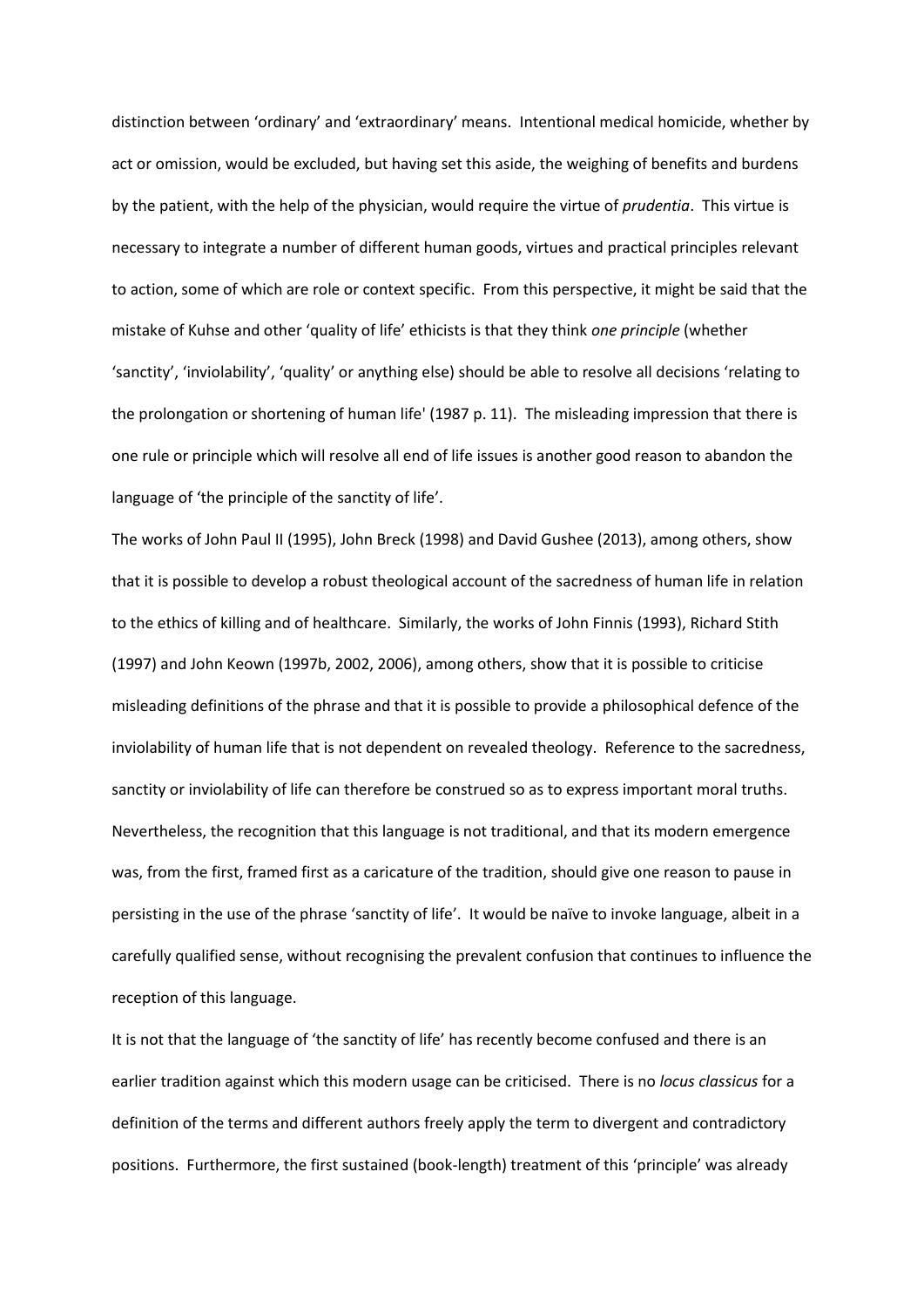deeply confused and this confusion was deliberate, aiming to promote acceptance of abortion, infanticide and suicide (Williams 1957). The phrase has repeatedly been used to insinuate, without the necessity of argument, that the prohibition on killing the innocent depends on a religious worldview. Even if this implication is denied, by writers such as Keown, the very use of the term 'sanctity' helps sustain the misconception.

The language of 'sanctity', in relation to the ethics of killing, emerged in a modern context to encourage in legal, ethical and theological discussion a false dichotomy between a supposedly religiously-based taboo (sanctity of life) and the making of prudential decisions about life sustaining treatment (quality of life). The rejection of the concept of the sanctity of life by Fletcher, Williams and Kuhse, was no more than the knocking down of a straw man. Nevertheless, these thinkers have been successful in framing the subsequent discussion as a conflict between 'sanctity of life' and 'quality of life' positions. This frame is now taken as neutral as though the descriptions of both positions would be accepted by their respective advocates.

In the present context, to lend support that the phrase 'sanctity of life' serves only to perpetuate a discourse that is both confused and dangerous. It is dangerous precisely because it creates a false dichotomy between a vitalist interpretation of 'sanctity of life' and a utilitarian interpretation of 'quality of life'. Given that mistaken or contradictory conceptions of 'the sanctity of life' are ubiquitous, it is better to recognise that this is an unhelpful place to start. It is better, in summary, to jettison the language of a 'principle' of 'the sanctity of human life' in favour of clearer and more traditional ethical concepts: the prohibition on killing the innocent and the prudential consideration of burdens and benefits, integrating distinct virtues and distinct practical principles in pursuit of the human good of the particular individual in the context medical treatment.

#### **References**

Baranzke, H. 2012. '"Sanctity-of-Life"—A Bioethical Principle for a Right to Life?' *Ethical Theory and Moral Practice* 15:295–308.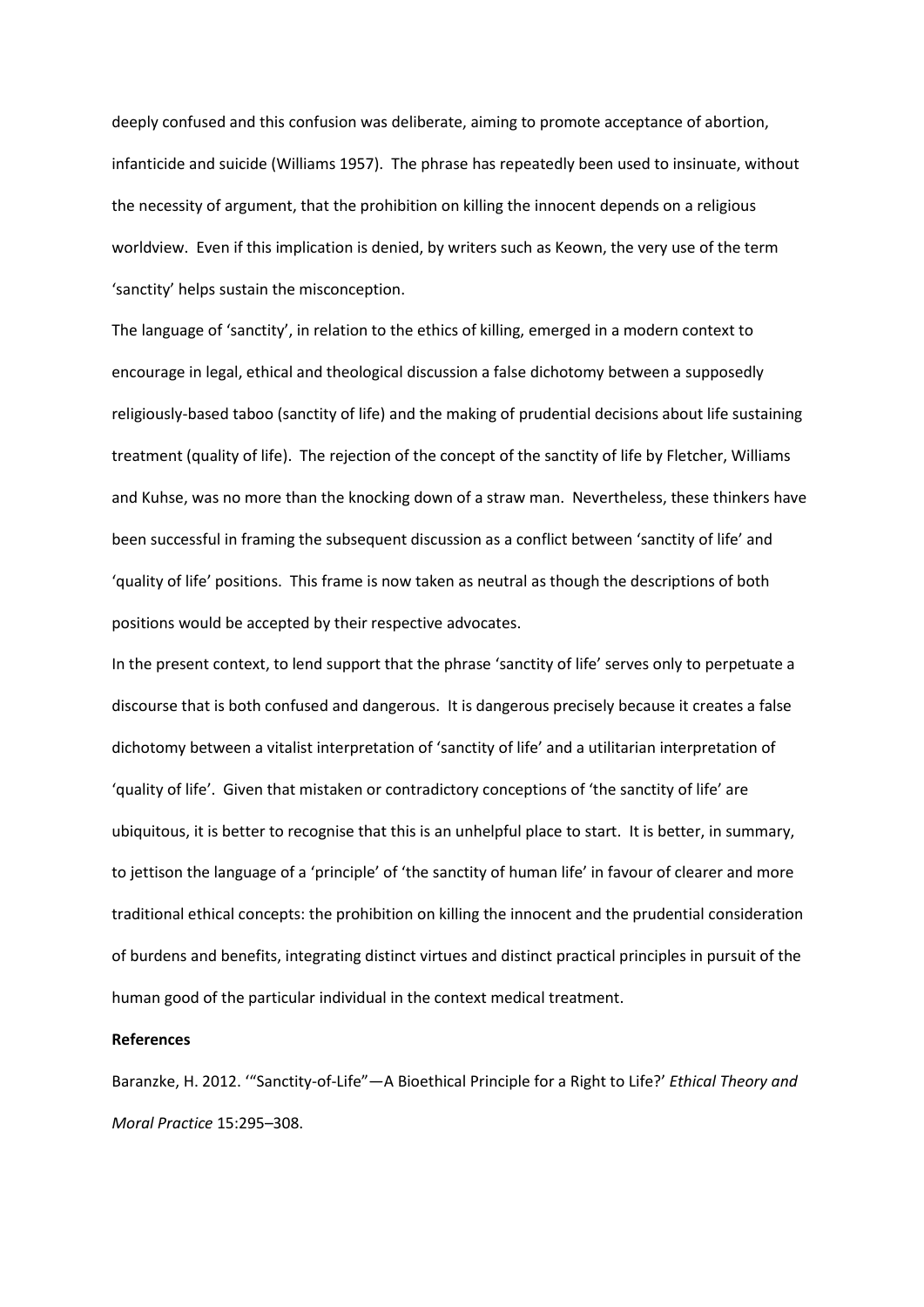Barsam, A.P. 2008. *Reverence for Life: Albert Schweitzer's Great Contribution to Ethical Thought*. Oxford: Oxford University Press.

Bayertz, K. 1996. 'Introduction: Sanctity of Life and Human Dignity' in K. Bayertz, ed. 1996. *Sanctity of Life and Human Dignity* Dordrecht: Kluwer.

Benedict XVI, 2009. General Audience, Saint Peter's Square, 20 May 2009

[https://w2.vatican.va/content/benedict-xvi/en/audiences/2009/documents/hf\\_ben-](https://w2.vatican.va/content/benedict-xvi/en/audiences/2009/documents/hf_ben-xvi_aud_20090520.html)

[xvi\\_aud\\_20090520.html](https://w2.vatican.va/content/benedict-xvi/en/audiences/2009/documents/hf_ben-xvi_aud_20090520.html)

Bonnell J.S. 1951. 'The Sanctity of Human Life', *Theology Today* 8:194-201.

Breck, J. 1998. *The Sacred Gift of Life: Orthodox Christianity and Bioethics.* Yonkers, NY: St Vladimir's Seminary Press.

Broad, C.D. 1930. *Five Types of Ethical Theory* New York: Harcourt, Brace and Co.

Callahan, D. 1968. 'The Sanctity of Life', in D.R. Cutler (ed.) 1968. *Updating Life and Death*, Boston: Beacon Press.

Callahan, D. 2001. 'Defending the Sanctity of Life', Society (July/August 2001): 16.

Clouser, K.D. 1973. 'The Sanctity of Life: An Analysis of a Concept', *Annals of Internal Medicine* IS:

119-125.

Coope, C. 2006. *Worth and Welfare in the Controversy over Abortion*. London: Palgrave Macmillan.

Davis, A. 1988. 'The status of anencephalic babies: should their bodies be used as donor banks?'

*Journal of Medical Ethics* 14.3 (1988): 150-153

Davis, D.S. 2001. 'Is life of infinite value?' *Kennedy Institute of Ethics Journal* 11.3: 239-246.

Davidson, D. 1984. *Inquiries into Truth and Interpretation*, Oxford: Clarendon Press.

Dworkin, R.M. 1993. *Life's dominion: an argument about abortion, euthanasia, and individual freedom*. New York: Knopf.

Finnis, JM. 1993. 'Bland: crossing the Rubicon?' *The Law quarterly review* 109: 329-337.

Fletcher 1951. 'Our Right to Die,' *Theology Today* 8: 202.

Fletcher, J. 1954. *Morals and Medicine*. Princeton, NJ: Princeton University Press.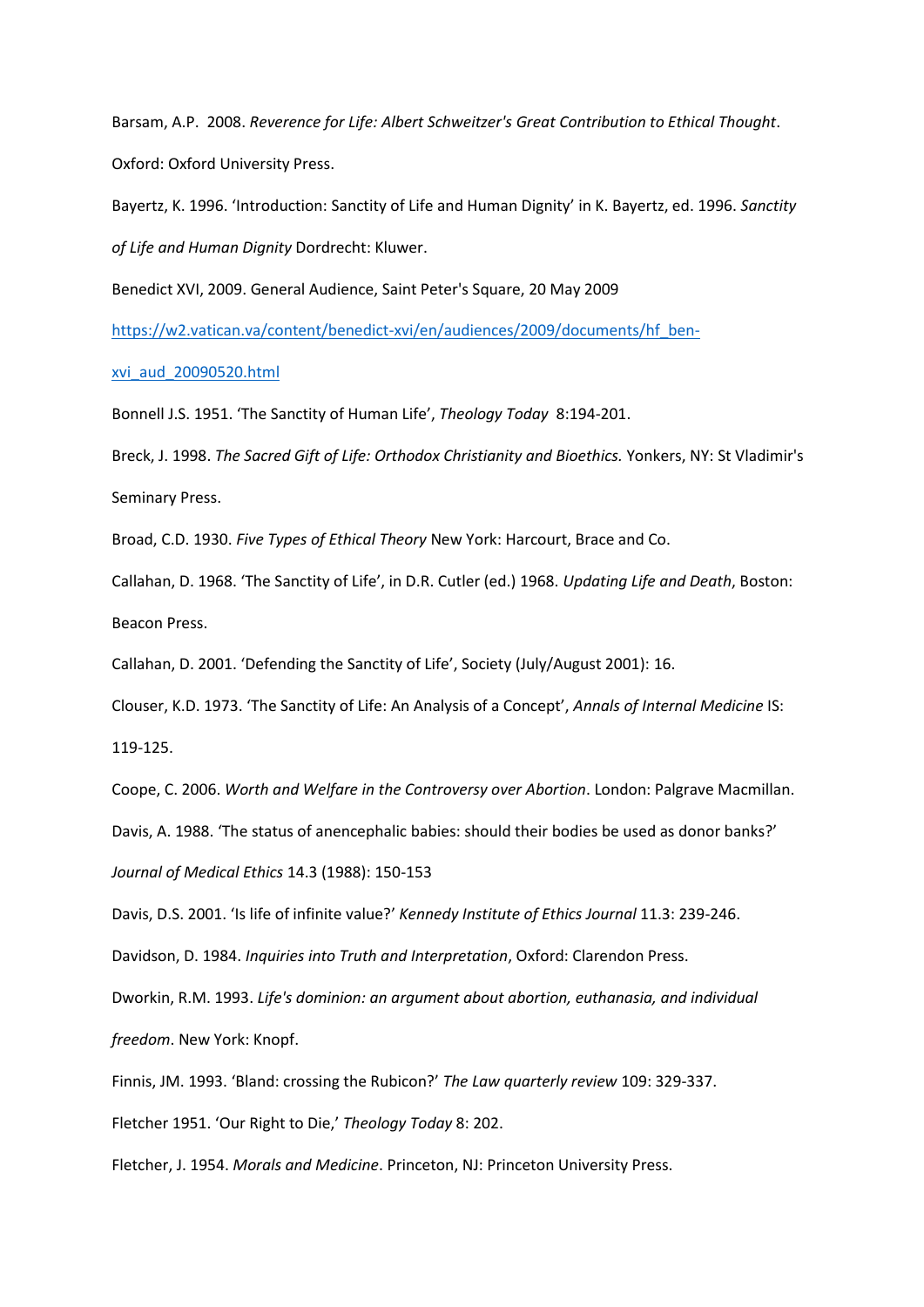Fletcher, J. 1968. 'The Right to Die', *The Atlantic Monthly* (April 1968): 59–64, http://www. riverbendds.org/index.htm?page=fletcher.html.

Fletcher, J. 1974a. 'The Right to Live and the Right to Die', *The Humanist* 34, 4, July-August. Fletcher, J. 1974b *The Ethics of Genetic Control: End of Reproductive Roulette*. Garden City, NY: Doubleday.

Frankena, W. 1977. 'The Ethics of Respect for Life' in O. Temkin, W.K. Frankena and S.H. Kadish (eds.), *Respect for Life* Baltimore: Johns Hopkins Press.

Gushee, David P. 2013. *The sacredness of human life: why an ancient Biblical vision is key to the world's future*. Grand Rapids, MI: Eerdmans Publishing.

Harris, J. 1995. 'Euthanasia and the Value of Life'‖ in J. Keown ed. 1995. *Euthanasia Examined:* 

*Ethical, Clinical and Legal Perspectives*, Cambridge: Cambridge University Press.

Herring, J. 2008. *Medical law and ethics*. Oxford: Oxford University Press.

Jahr, F. 1927. "*Bio-Ethik. Eine Umschau über die ethischen Beziehungen des Menschen zu Tier und* 

*Pflanze*", *Kosmos. Handweiser für Naturfreunde*, Vol. 24, No. 1: 2–4.

Jakobovits, I. 1979. 'Medical Experimentation on Humans in Jewish Law', in J.D Bleich and F. Rosner,

1979. *Jewish Bioethics*, Brooklyn, NY: Hebrew Publishing Company, pp. 377–83.

Jakobovits, Y., M.D. Tendler and F. Rosner, 1994. 'Sanctity of life.' *Tradition* 28(4): 131-133.

John XXIII, 1961. *Mater et Magistra*

John Paul II, 1995. *Evangelium Vitae*

Jones, D.A. 2016. 'Apostles of Suicide: Theological Precedent for Christian Support of "Assisted

Dying".' *Studies in Christian Ethics* August 29(3):331-338

Kamm, F.M. 1995. 'Abortion and the Value of Life: A Discussion of "Life's Dominion"'. *Columbia Law Review* 95.1: 160–222.

Kass, L. 2002. *Life, liberty and the defense of dignity. The challenge for bioethics*. San Francisco: Encounter Books.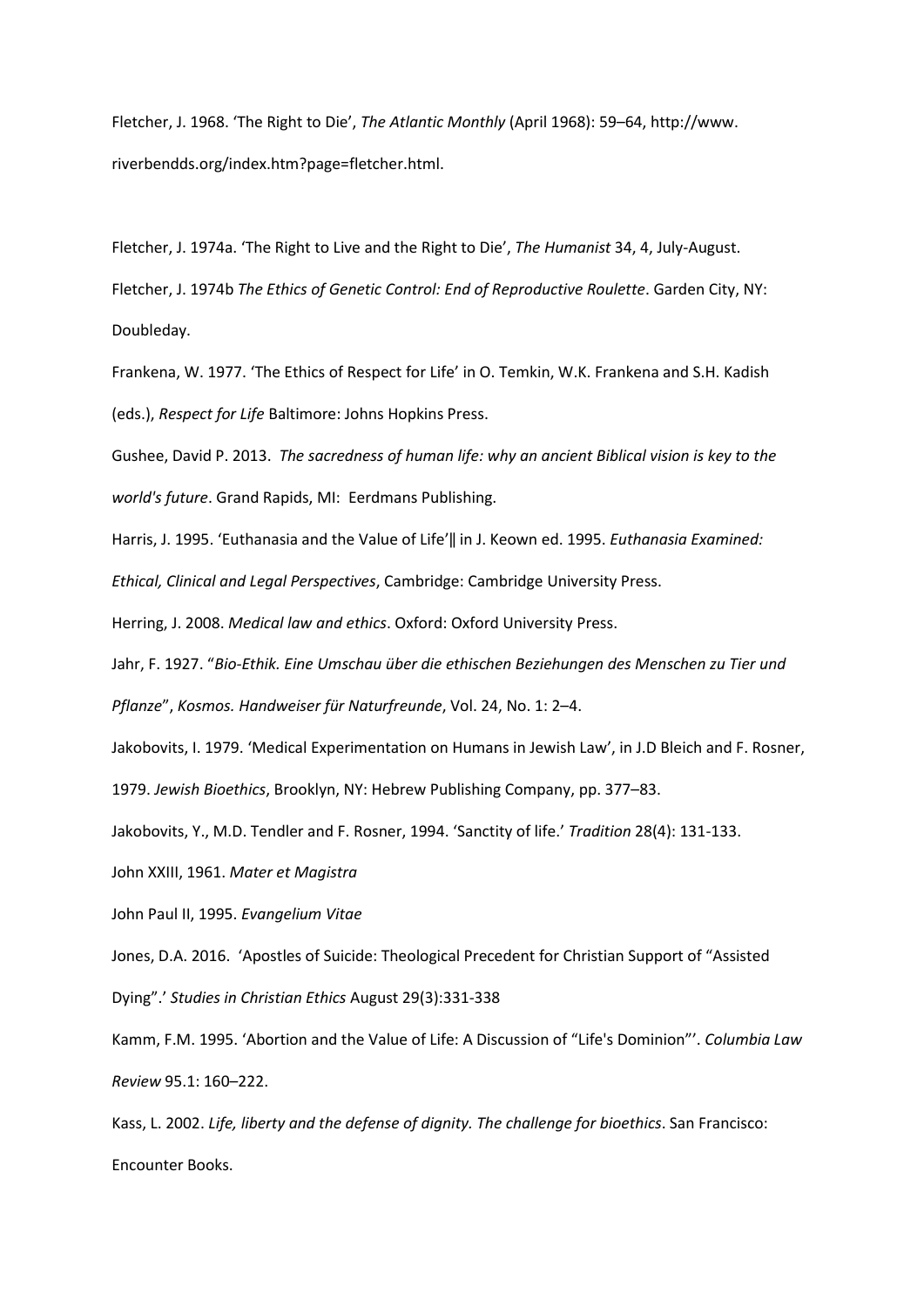Keenan, J.E. 1996. 'The Concept of Sanctity of Life and Its Use in Contemporary Bioethical Discussion,' in K. Bayertz, ed. 1996. *Sanctity of Life and Human Dignity* Dordrecht: Kluwer. Keown, J. 1993. 'Courting Euthanasia? Tony Bland and the Law Lords', *Ethics &Medicine* 9:3 Keown, J. 1997a. 'Restoring moral and intellectual shape to the law after Bland' (1997) 113 *Law Quarterly Review* 113, 481-503.

Keown, J. 1997b. 'Legal Revolution: From Sanctity of Life to Quality of Life and Autonomy' *Journal of Contemporary Health Law & Policy* 14: 253.

Keown, J. 2002. *Euthanasia, ethics and public policy: an argument against legalisation*. Cambridge University Press, 2002.

Keown, J. 2006. 'Restoring the sanctity of life and replacing the caricature: a reply to David Price' *Legal Studies* 26.1: 109-119.

Keown, J. and D. Jones. 2008. 'Surveying the Foundations of Medical Law: A Reassessment of Glanville Williams's *The Sanctity of Life and the Criminal Law*.' *Medical law review* 16.1: 85-126. Khushf, G. 1996. 'The Sanctity Of Life: A Literature Review' in K. Bayertz ed. 1996. *Sanctity of life and human dignity*, Dordrecht: Kluwer.

Kuhse, H. 1981. 'Debate: extraordinary means and the sanctity of life.' *Journal of medical ethics* 7.2: 74-82.

Kuhse, H. 1987. *The Sanctity of Life Doctrine in Medicine: A Critique* Oxford: Clarendon Press.

Kuhse, H. ed. 2002. *Unsanctifying Human Life* Oxford: Blackwell.

Kuhse, H. and P. Singer, 1985. *Should the Baby Live? The Problem of Handicapped Infants* Oxford: Oxford University Press.

Keyserlingk, E. 1979. *Sanctity of Life or Quality of life*. Ottawa: Law Reform Commission in Canada. Otlowski, M. 1997. *Voluntary euthanasia and the common law*. Oxford: Oxford University Press. Price, David. "Fairly Bland: an alternative view of a supposed new 'Death Ethic'and the BMA guidelines." Legal Studies 21.4 (2001): 618-643.